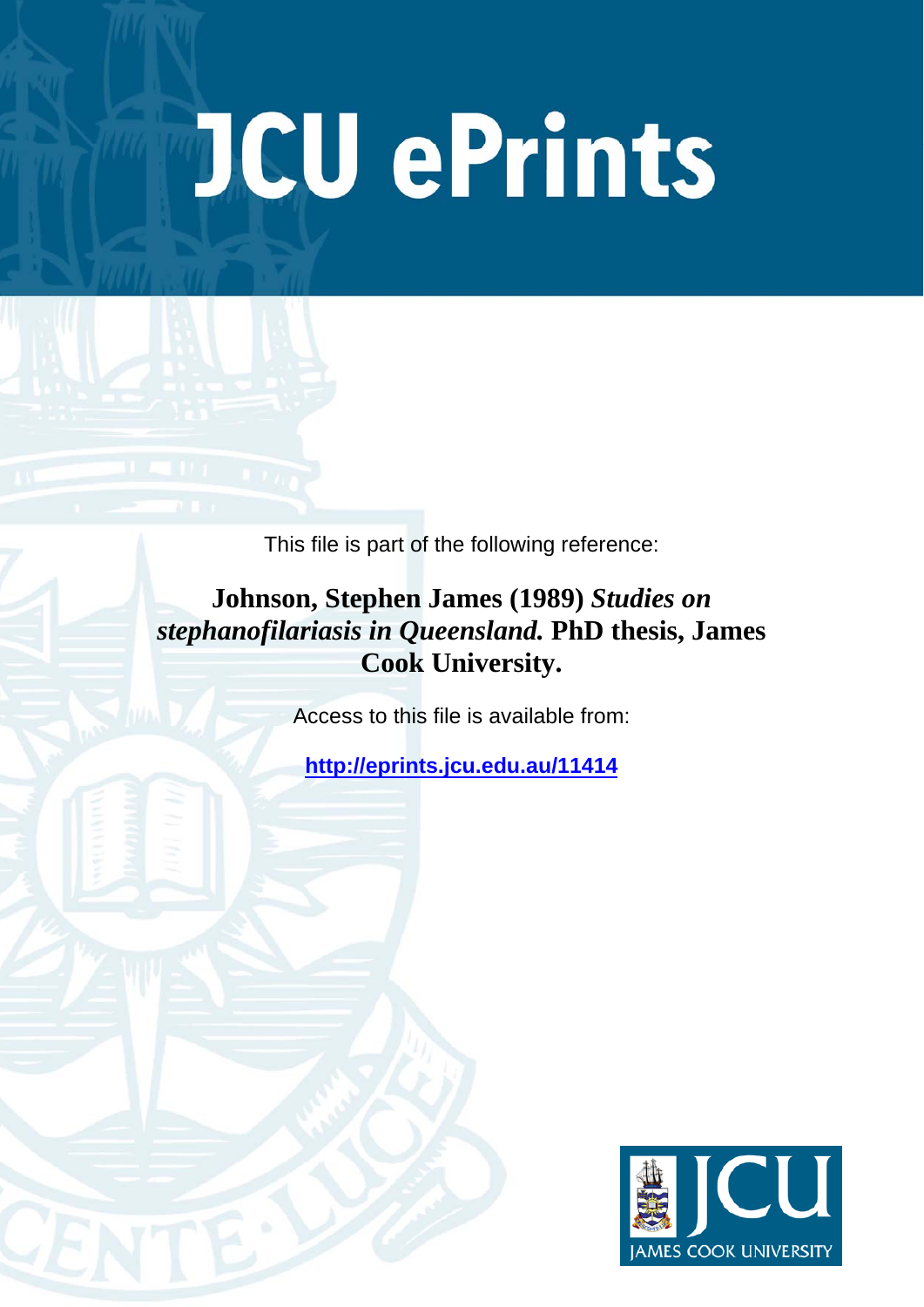## STUDIES ON STEPHANOFILARIASIS IN QUEENSLAND

# Thesis subaitted by Stephen James Johnson BVSc BSc

for the degree of Doctor of Philosophy in the Department of Tropical Veterinary Science, Faculty of Science at James Cook University.

Sept 1989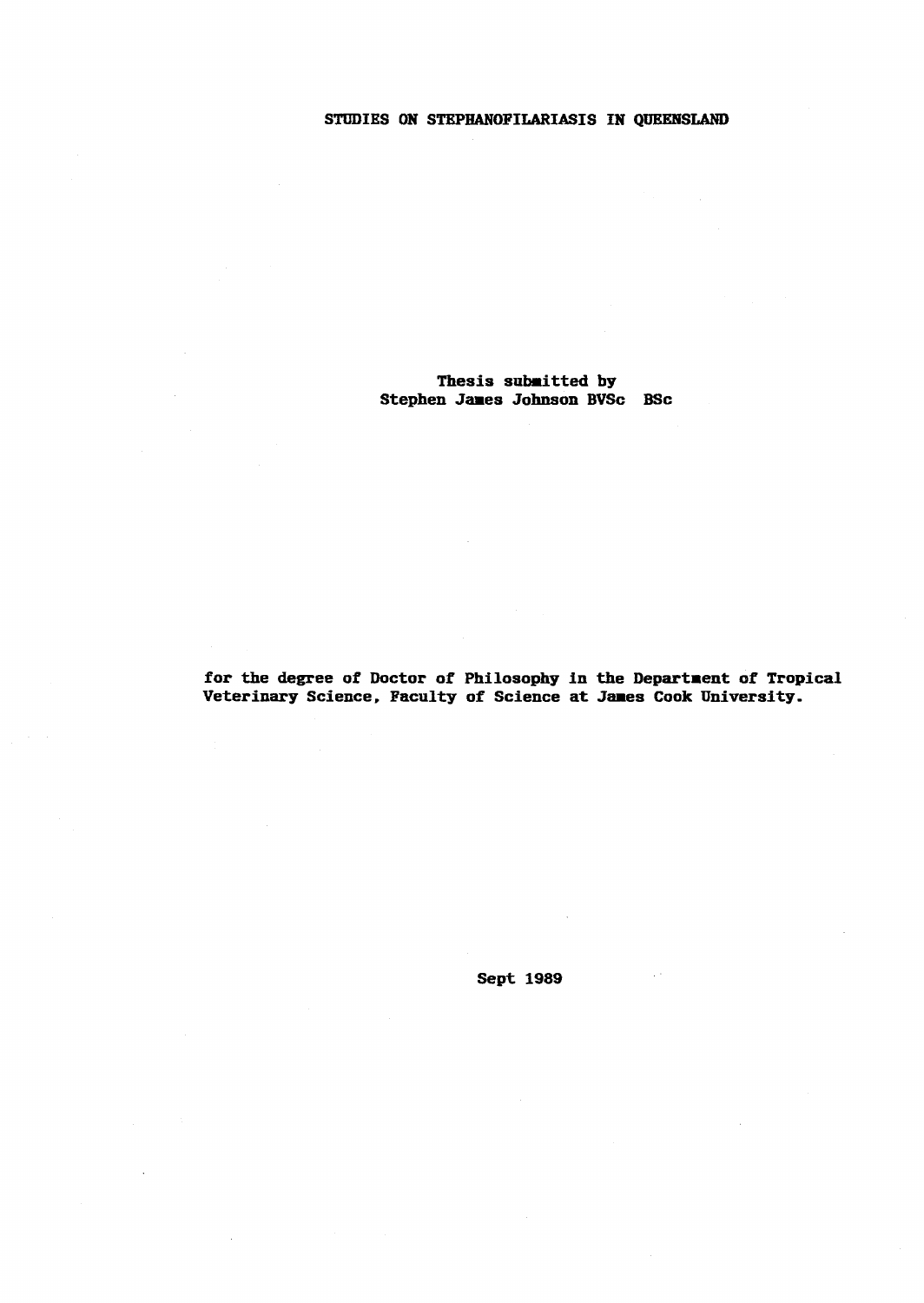# STATEMENT **OF** ACCESS

I, the undersigned author of this work, understand that James Cook University will make this thesis available for use within the University Library and, via the Australian Digital Theses network, for use elsewhere.

I understand that, as an unpublished work, a thesis has significant protection under the Copyright Act and;

I do not wish to place any further restriction on access to this work

Or

I-wish this work to be embargoed until-

Or

I wish the following restrictions to be placed on this work.

 $\frac{14}{\text{Date}}$ /2/2009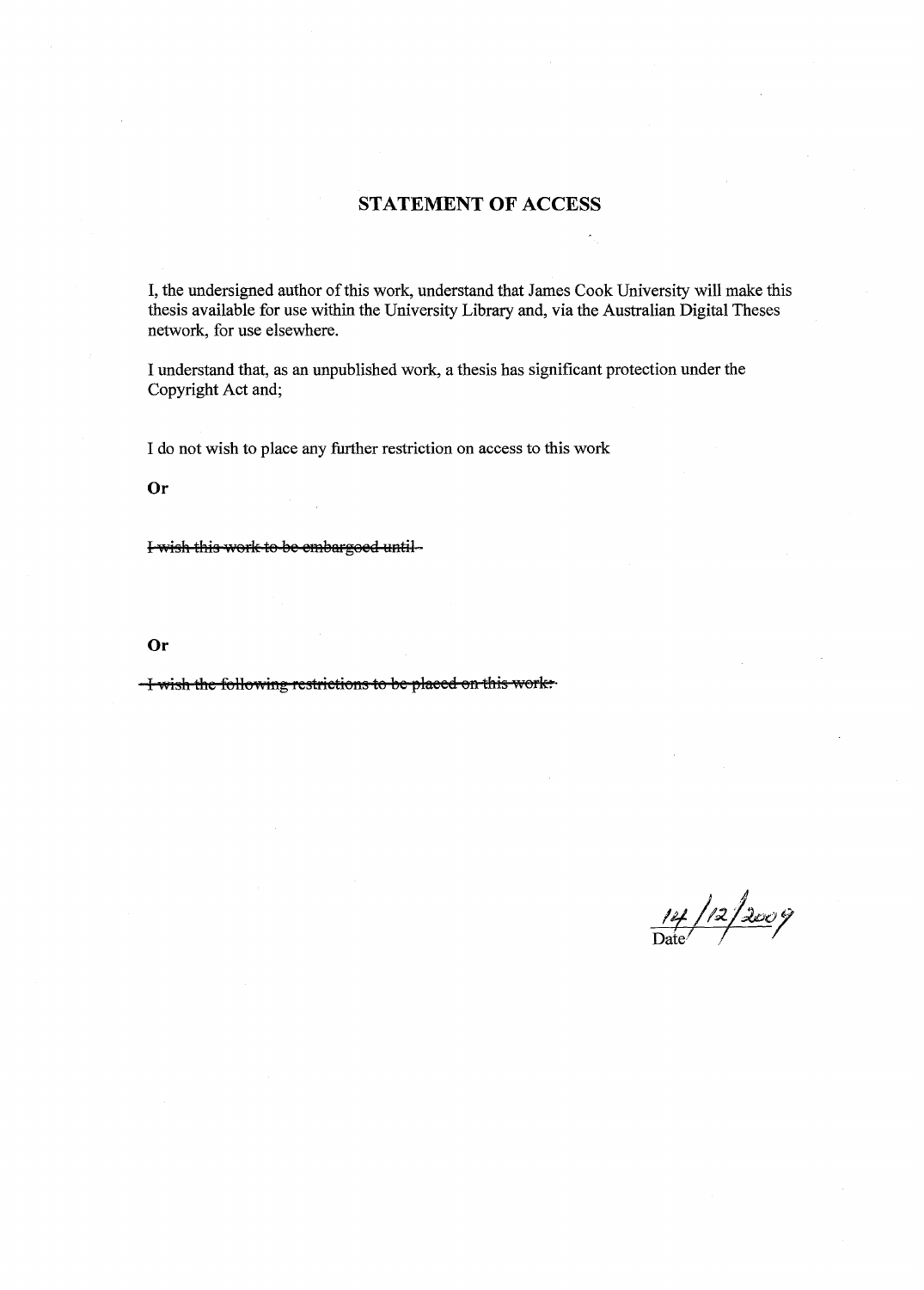#### **PREFACE**

I declare that this thesis is my own work and has not been submitted in any form for another degree or diploma at any university or other institution of tertiary education. Papers arising from this work, that have been published or accepted for publication are included as an appendix to this thesis.

Information derived from the published or unpublished work· of others has been acknowledged in the text and a *list* of references is given.

#### **STATEMENT OF ACCESS**

I, the undersigned, the author of this thesis, understand that James Cook'University of North Queensland will make it available for use within the University Library and, by microfilm or other photographic means, allow access to users in other approved libraries. All users consulting this thesis will have to sign the following statement:

> "In consulting this thesis I agree not to copy or closely paraphrase it in whole or in part without the written consent of the author; and to make proper written acknowledgement for any assistance which I have obtained from it."

Beyond this, I do not wish to place any restriction on access to this thesis.

 $\sqrt{(\text{date})}$ 

/1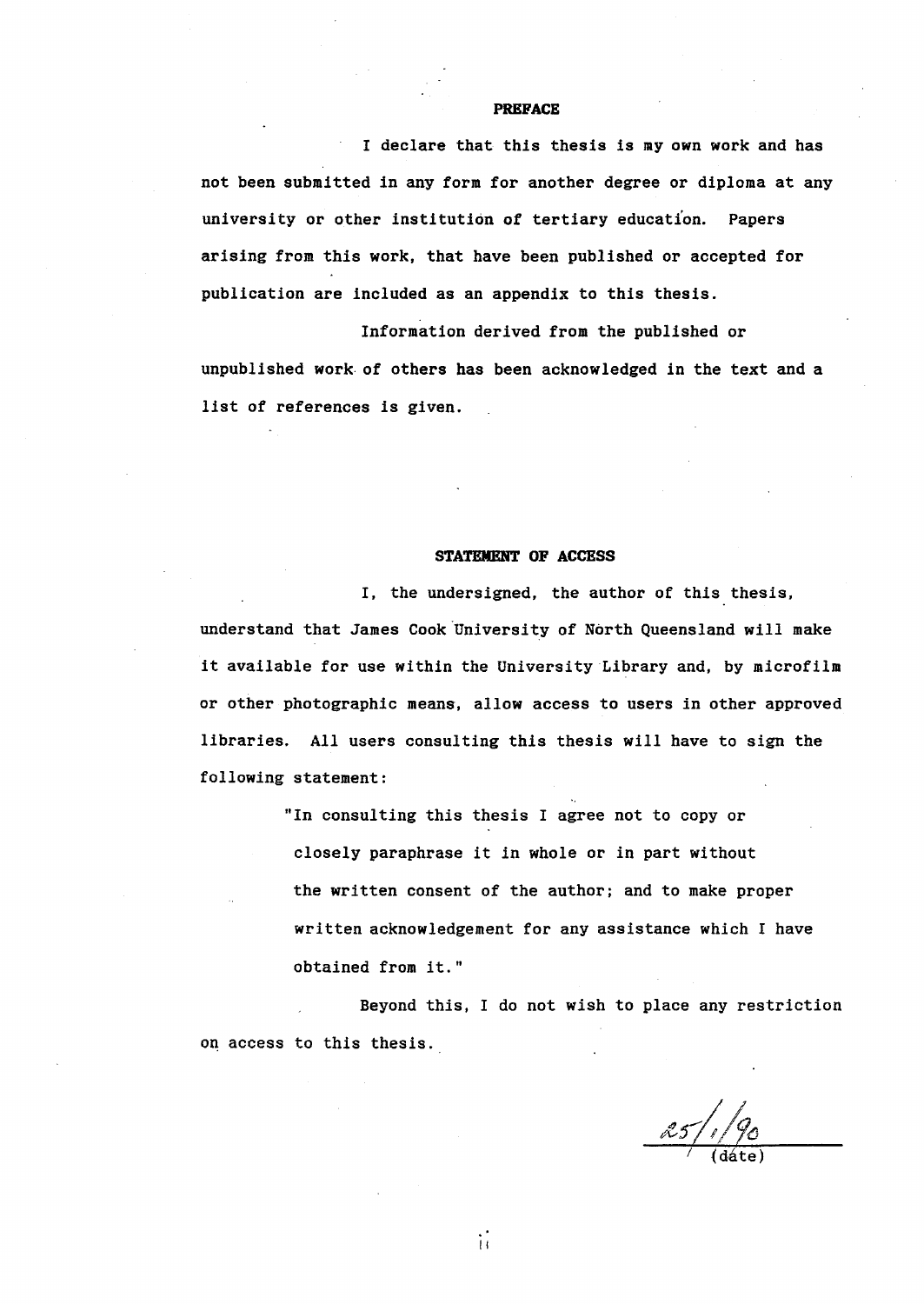#### **ABSTRACT**

Stephanofilariasis is an infection of the skin of cattle and less commonly other ruminants, with small filarial nematodes of the genus *Stephanofilaria.* This disease was discovered *in* Queensland an( Australia for the first time in 1980 and this thesis outlines the results of the subsequent investigation of determinants of the disease, its pathogenesis and control, and the life cycle and morphology of the parasite which induces disease in Queensland.

The disease was found in cattle and was manifest as circumscribed hairless lesions in the skin. The surface of the lesions was usually slightly raised, dry and hyperkeratotic with small areas of dried blood. Less commonly, the lesions were cracked and scab encrusted.

Lesions were restricted to four sites: the medial canthus of the eye, where all infected animals had lesions; the neck, where older animals had lesions ( 41% of steers, 35% of cows and 4% of bulls); the sternum, ( 18% of bulls, 0.6% of steers and 1% of cows ); and head, where 0.6 to 1% of animals were infected independently of sex, breed or age. Whether the location of lesions reflected preferred vector biting sites or a greater physiological receptivity of infected skin to infection than skin *in* other locations was not determined. In either case, the location of the lesion on the host animal is unlikely to be a useful character for determining the species of *Stephanofilaria*  found in the present study.

Adult parasites were found either *in* small groups in cysts formed from the remnants of hair follicles or singly in the epidermis and superficial dermis. Microfilariae were found in the superficial areas of the dermal papillae adjacent to

iii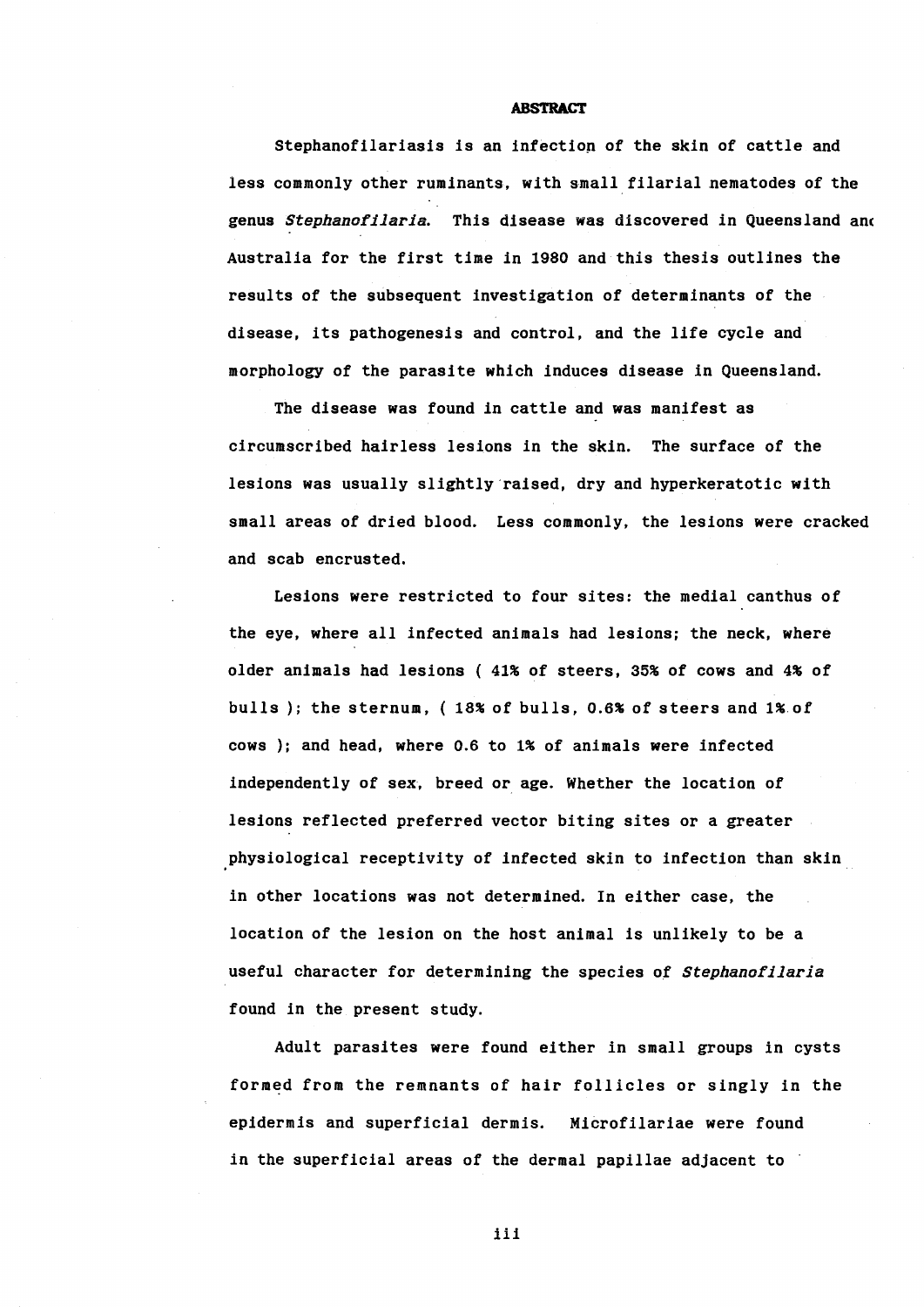the epidermis. The presence of adult parasites elicited a severe local inflammatory reaction comprising lymphocytes, histiocytes and eosinophils and resulted in the destruction of hair follicles and associated sebaceous glands.

Alopecia is a constant feature of stephanofilarial lesions yet its pathogenesis has not been determined. In histological sections, most adults were entwined in cysts formed in the base of hair follicles but adults of both sexes were found *in* the epidermis and superficial dermis.

Microfilariae recovered from the skin of cattle in this study were confined within seai rigid vitelline membranes. Small spherical bodies, probably yolk remnants, were also confined within the membranes. Live microfilariae were actively motile within the membrane but they were unable to effect any progressive movement of the entire structure when suspended *in*  saline. Furthermore, no microfilariae were recovered in the saline recovery technique. These findings strongly suggest that the microfilariae of this *Stephanofilaria* sp. are incapable of independent migration. Therefore, adult females would have to migrate through the superficial dermis and epidermis to discharge microfilariae in areas accessible to potential vectors. The males found in this situation may have been migrating in search of females. If these adults and maturing larvae re-entered other hair follicles then the repeated invasion of hair follicles and destruction of the germinal matrix cells would cause the local alopecia which is characteristic of stephanofilarial lesions.

The histopathology of the lesions examined in this study showed differences from those of lesions produced by fly feeding alone and also to those described for lesions induced by

tv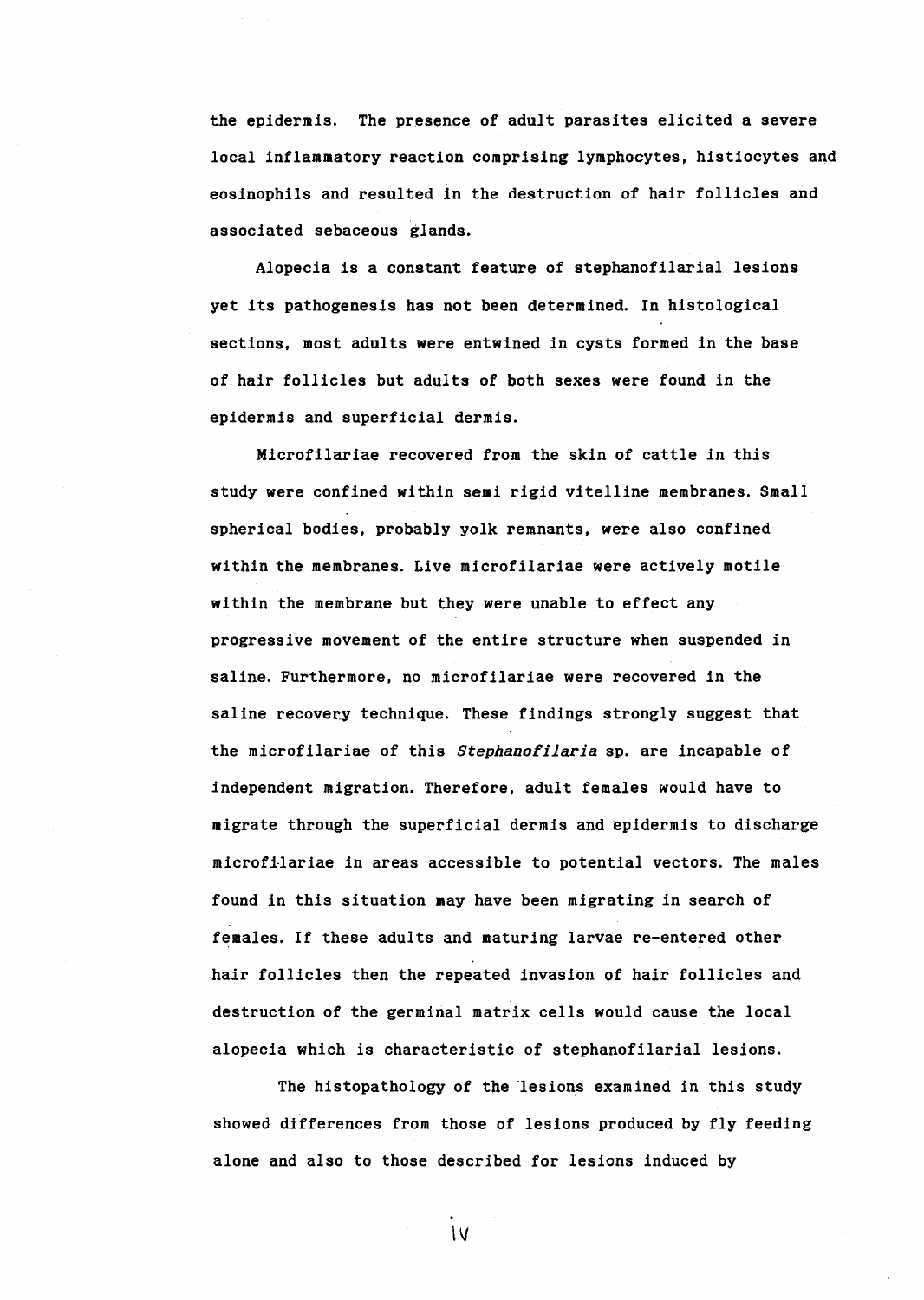hypersensitivity to other biting flies. This, and the successful transmission of the parasite to produce a characteristic lesion strengthens the conclusion that lesions previously called "buffalo fly lesions" are stephanofilarial dermatitis. The following determinants of stephanofilariasis were observed in abattoir and field studies.

- (a) Sex: Prevalence of lesions was highest in bulls, intermediate in steers and lowest in cows for all breeds and in all areas.
- (b) Age: Prevalence of lesions increased with increasing age, independently of sex or breed. Animals as young as 37 days of age were found infected.
- (c) Breed: Prevalence of lesions was lower in Bos indicus animals than in B. taurus animals. Within B. indicus genotypes, animals with 75% Brahman content or >7/8 Sahiwal content were significantly more resistant to development of lesions than animals with lower Brahman or Sahiwal content.
- (d) Season: In some areas, the prevalence of lesions was higher in winter (June-August) than at other times.
- (e) Coat colour: In some years prevalence of lesions was lower in animals with lighter coat colour.
- (f) Distance from the coast: Prevalence of'the disease tended to decrease with increasing distance from the coast. Prevalence ranged from 95% on Cape York Peninsula to less than 5% in southern Queensland where the occurrence was sporadic.
- (g) Range of Haematobia irritans exigua: The occurrence of stephanofilariasis corresponded with the geographical range of H. i. exigua.

It was concluded that  $H.$  *i. exigua* is the vector of

stephanofilariasis in Queensland for the following reasons;

- (a) It was shown to be capable of ingesting microfilariae, supporting development of the larvae and transmitting infective third stage larvae to cattle.
- (b) Females taken from infected cattle were found to contain developing larvae of the parasite

 $\sqrt{}$ 

(c) It is the only haematophagus fly with a distribution matching that of the parasite.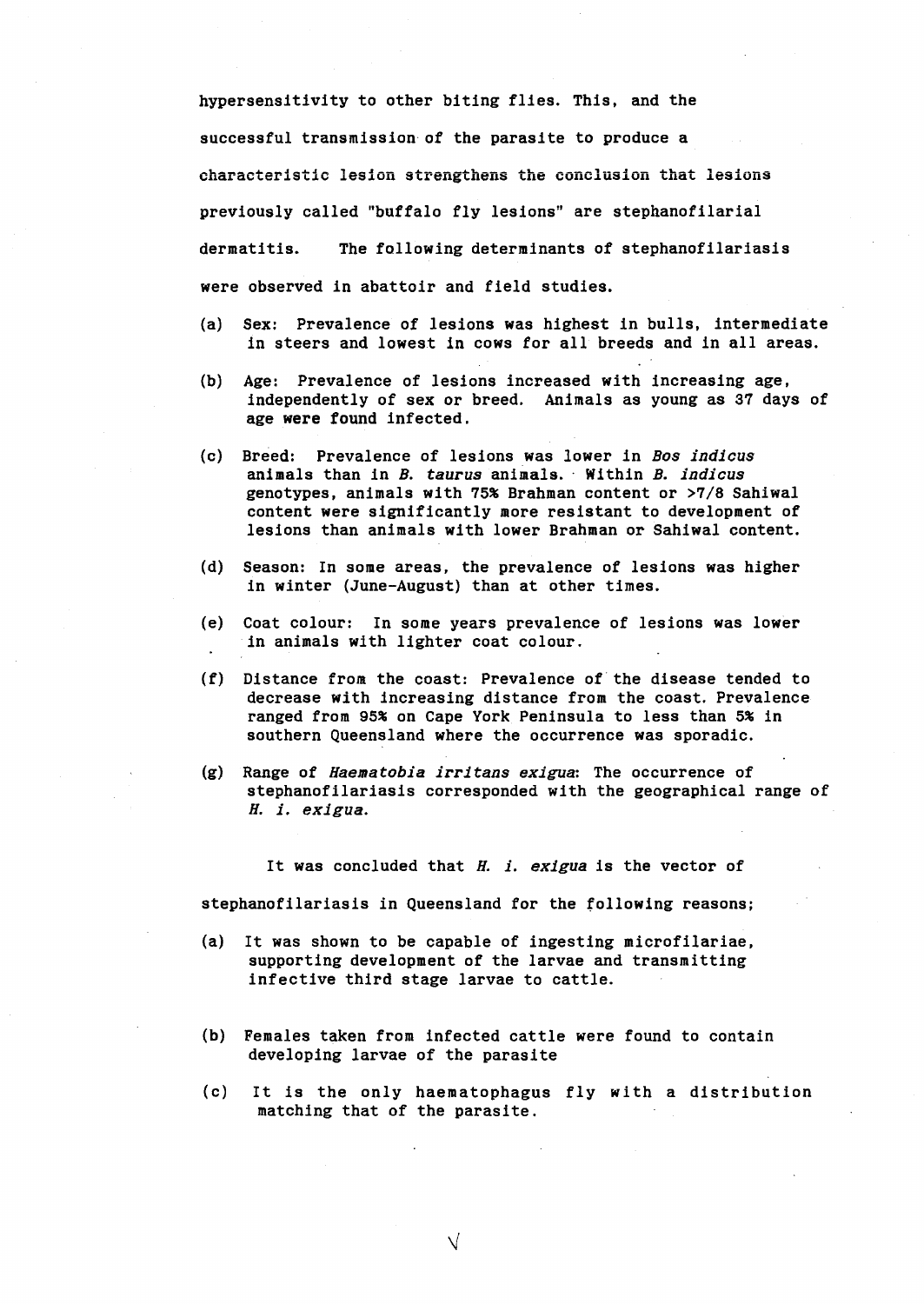Stephanofilarial larval development occurred in the abdominal haemocoel of the fly but a few larvae were found enclosed within membranes attached to the fat body of the vector. Most infected flies (91%) contained only a single developing larva of *Stephanofilaria* sp. and the maximum number of larvae found in a single fly was four.

Adults and microfilariae of the parasite were found in a previously uninfected animal 35 days after wild-caught flies were first allowed to feed on that animal and 19 days after the last fly died. This indicates a prepatent period of less than 35 days for this parasite. Developing larvae were found within lesions suggesting that the larvae of this *Stephanofilaria* sp. may not undergo an extensive or prolonged somatic migration.

The adults of the Australian species of *Stephanofilaria* are small. The males are 2.3-3.2(2.8)mm long and 50-80(68) microns wide and the females are  $3.8-6.4(5.2)$  mm long and  $62-93(81)$ microns wide.

The mouth is surrounded by  $15-16$  peribuccal spines, the cuticular striations lack a posterior frill, and the males have a spicule ratio of 6.8:1.

The Australian species thus differs from all other species in the genus in lacking cephalic spines and therefore probably represents a hitherto undescribed species.

Prolonged treatment with avermectin caused a significant regression in lesion size and lower prevalence of lesions in treated animals than in control animals. Similar treatment with closantel was ineffective.

VI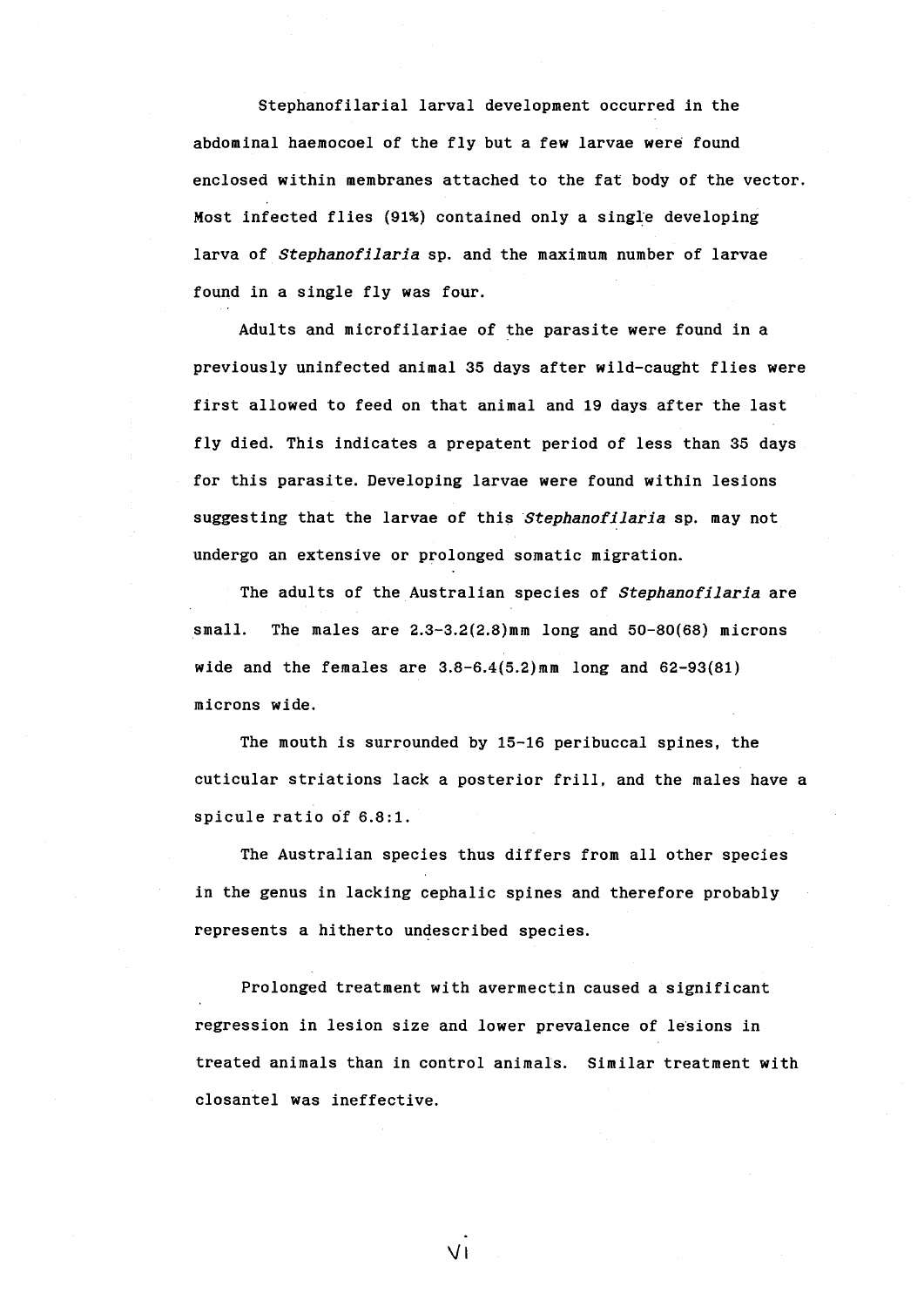A single dose of either avermectin. levamisole or morantel was ineffective against adult *Stephanofilaria* sp. whereas a single dose of oxfendazole appeared to have limited efficacy.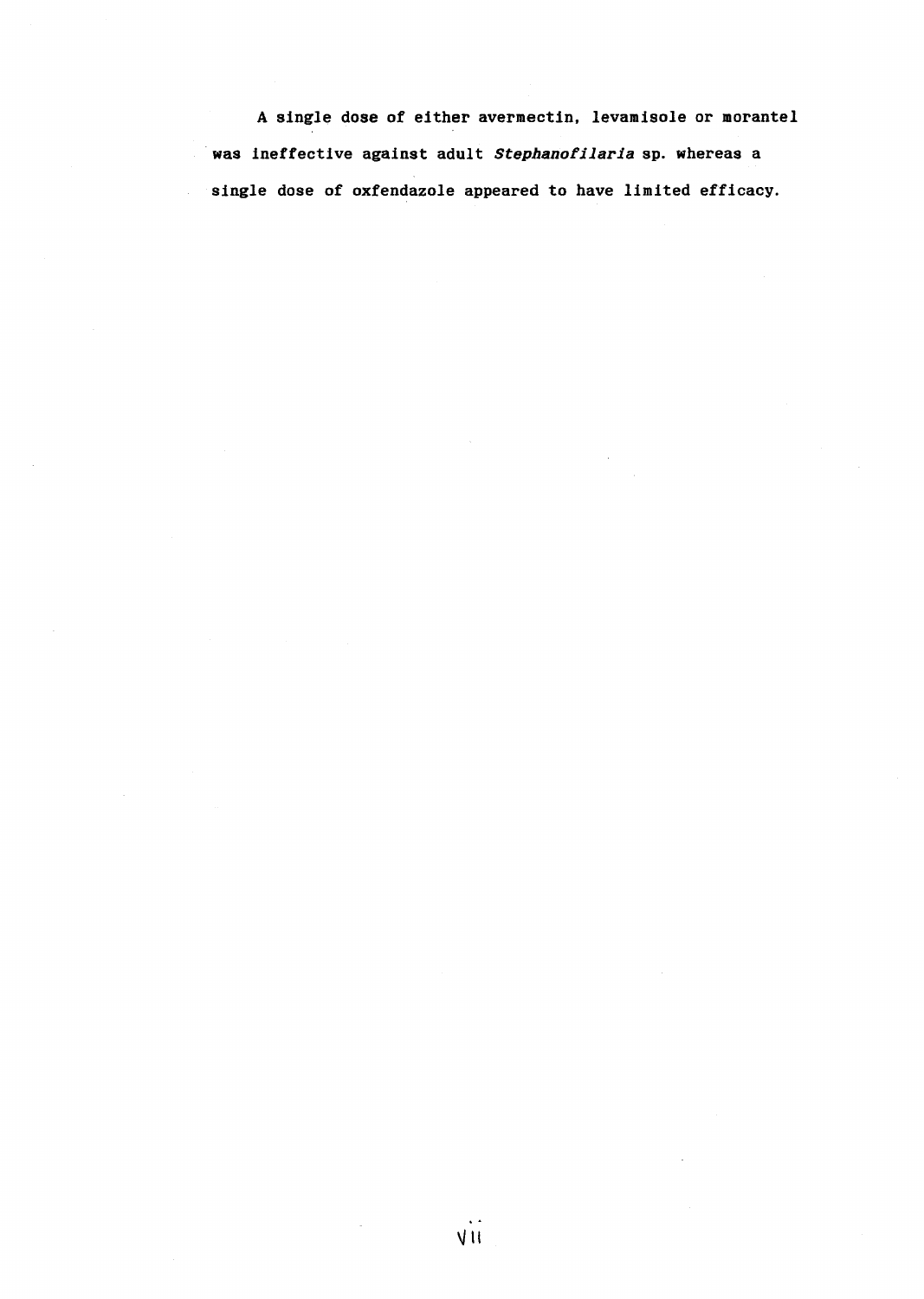#### **ACKNOWLEDGEMENTS**

**! am indebted to Tom Firth, in whose cattle I first diagnosed**  this disease, for his unstinted cooperation in the early stages of this investigation.

The review of the literature would not have been as complete as it is without the help of the librarians at Animal Research Institute, Yeerongpilly. Their uncanny ability to locate and procure copies of papers in the most obscure publications never ceased to impress me and I am indebted to them for this. Special thanks must be given to Ria Matthews. Hans Mulder and Thasfai Kassa for their expert translations of the vernacular.

The abattoir survey would not have been possible without the cooperation of the managements of the works involved and of the officers of Veterinary Public Health Branch of the Queensland Department of Primary Industries. I am particularly indebted to Greg Johnston. David Plant and Rory Arthur for their assistance during the survey.

To Andrew Kent and Karen Schroter go my special thanks for their patient processing and histological sectioning of a seemingly interminable supply of skin biopsies.

I am indebted to the staff of Swans Lagoon Beef Cattle Research Station for their cooperation during trials on the station.

The taxonomic examinations were made easier through *Jim* Darley's expert guidance *in* the use of the scanning electron microscope. I am grateful to Peter Stevenson for supply of specimens from Indonesia.

Ron Dickson. manager of CSIRO Lansdown is thanked for his permission to collect flies from animals on the property.

VIII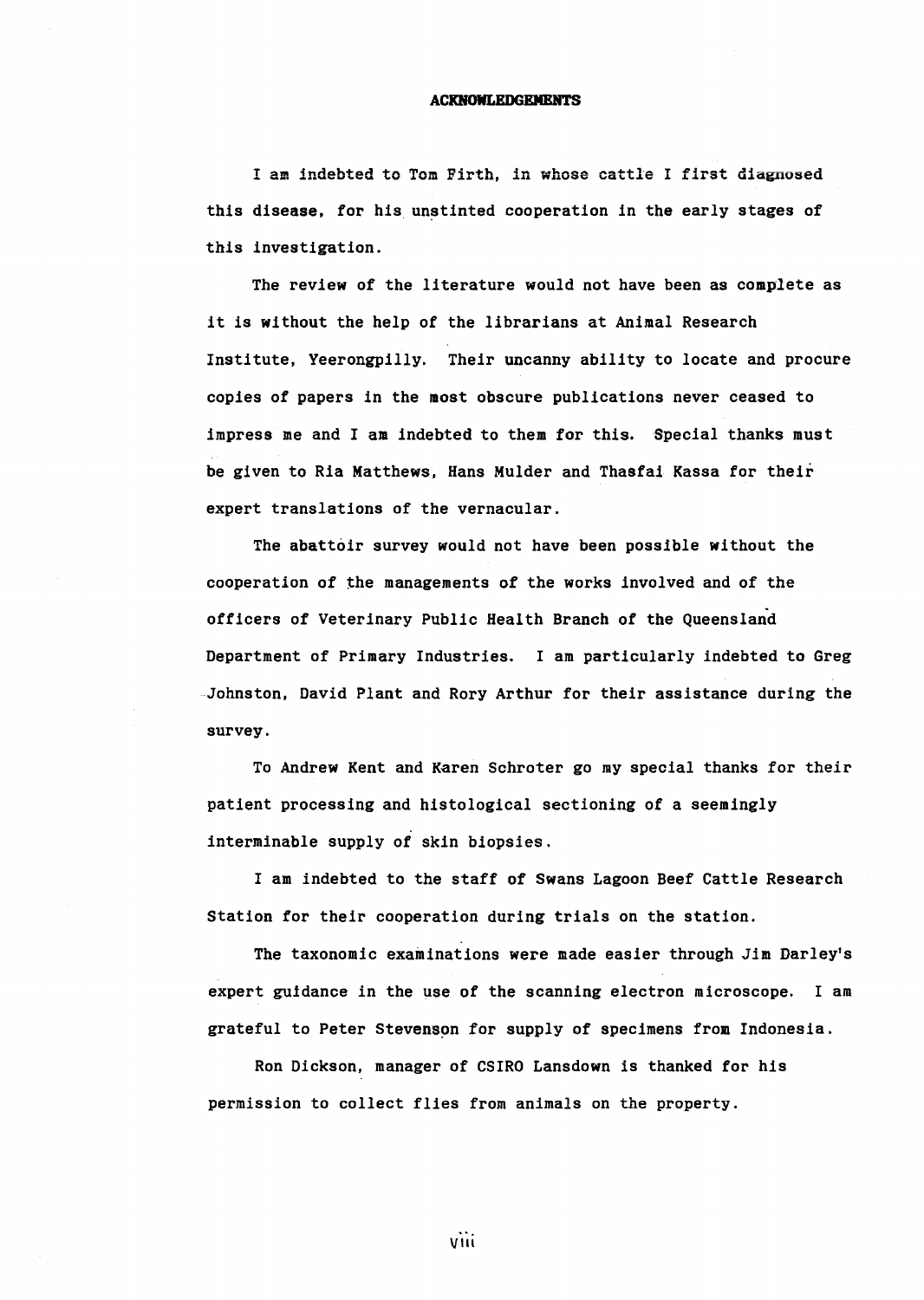The competent management of Alan Carrington and the cheerful assistance of Dianne Vankan and Michael O'Shea made the functioning of the Fletcherview trial much smoother.

Rick Parker, Gareth Jones and the photography department at James Cook University are thanked for assistance with photography.

I am indebted to Pathology Branch, Queensland Department of Primary Industries for the support and permission to continue the investigation.

Mark Toleman and Ross Shepherd are thanked for their assistance with statistical analyses.

I am deeply indebted to my supervisor, Bruce Copeman whose enthusiastic support for all aspects of the work was a continual inspiration and whose critical comments and perserverance with my cryptic literary style was greatly appreciated.

My very special thanks go to. Jill Baker for her proficient typing and word processing skills which were willingly offered and largely contributed to the presentation of this thesis.

Finally to Bronwyn, whose deep and abiQing love is a continual source of support and encouragement *in* all I do.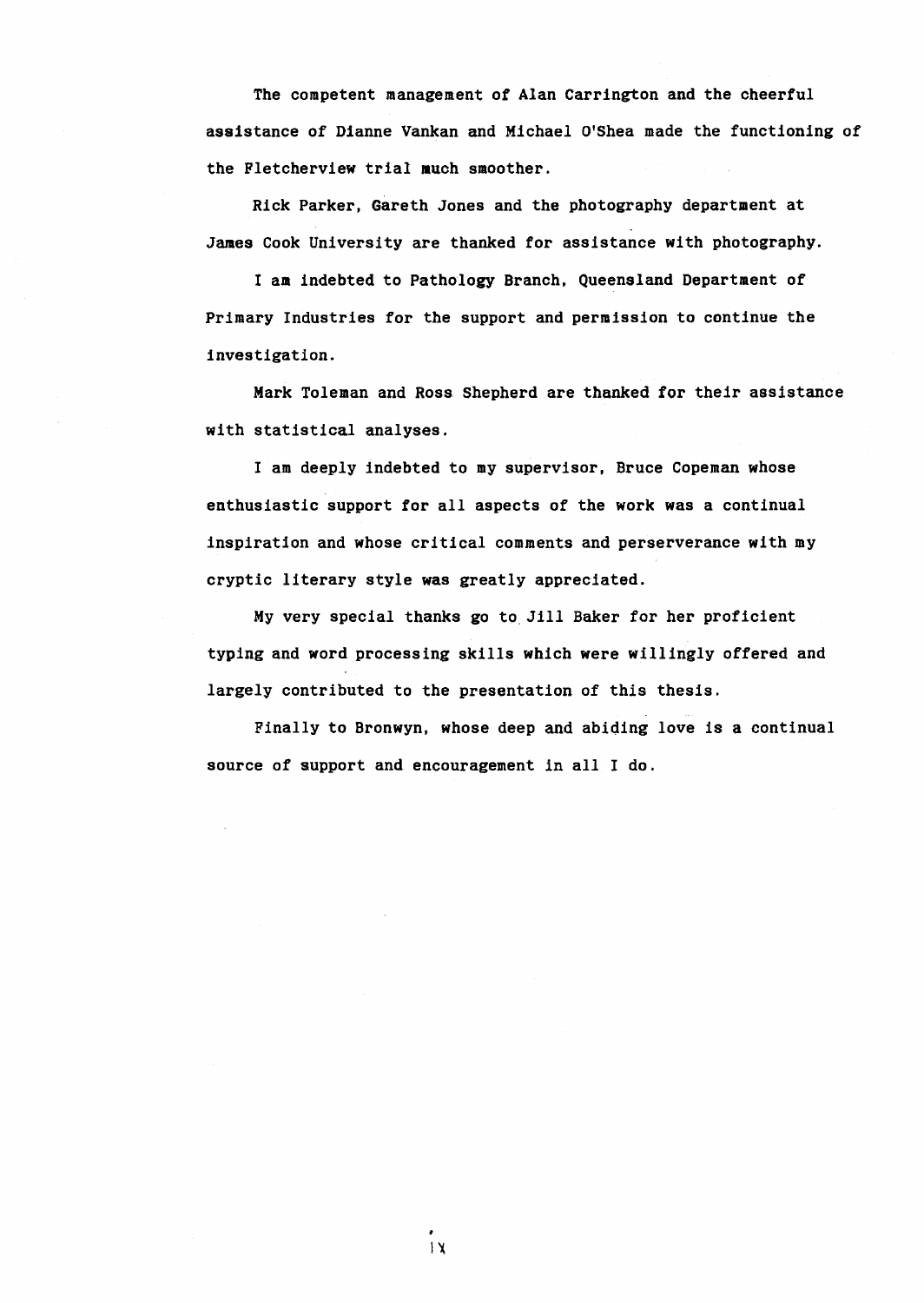**CONTENTS** 

| <b>ABSTRACT</b>                                  | Page No.<br>iit |
|--------------------------------------------------|-----------------|
| <b>ACKNOWLEDGEMENTS</b>                          | viii            |
| <b>INDEX OF TABLES</b>                           | XV              |
| <b>INDEX OF FIGURES</b>                          | xvii            |
| 1000<br><b>GENERAL INTRODUCTION</b>              | 1               |
| <b>2000 REVIEW OF THE LITERATURE</b>             | 3               |
| <i><b>2100</b></i><br><b>TAXONOMY</b>            | 3               |
| 2110 Conclusions                                 | 6               |
| 2200 HISTORY, DISTRIBUTION, PREVALENCE AND HOSTS | 7               |
| 2210 S. dedoesi                                  | 7               |
| 2220 S. stilesi                                  | 9               |
| 2230 S. assamensis                               | 10              |
| 2240 S. kaeli                                    | 11              |
| 2250<br>S. zaheeri                               | 11              |
| 2260 S. dinniki                                  | 12              |
| 2270 S. okinawaensis                             | 12              |
| 2280 Undetermined species                        | 12              |
| 2300 PATHOLOGY                                   | 13              |
| Macroscopic appearance<br>2310                   | 13              |
| Histopathology<br>2320                           | 13              |
| 2330<br>Lesion site                              | 14              |
| S. dedoesi<br>2331                               | 14              |
| 2332<br>S. stilesi                               | 14              |
| 2333<br>S. assamensis                            | 14              |
| 2334<br>S. kaeli                                 | 15              |
| S. zaheeri<br>2335                               | 15              |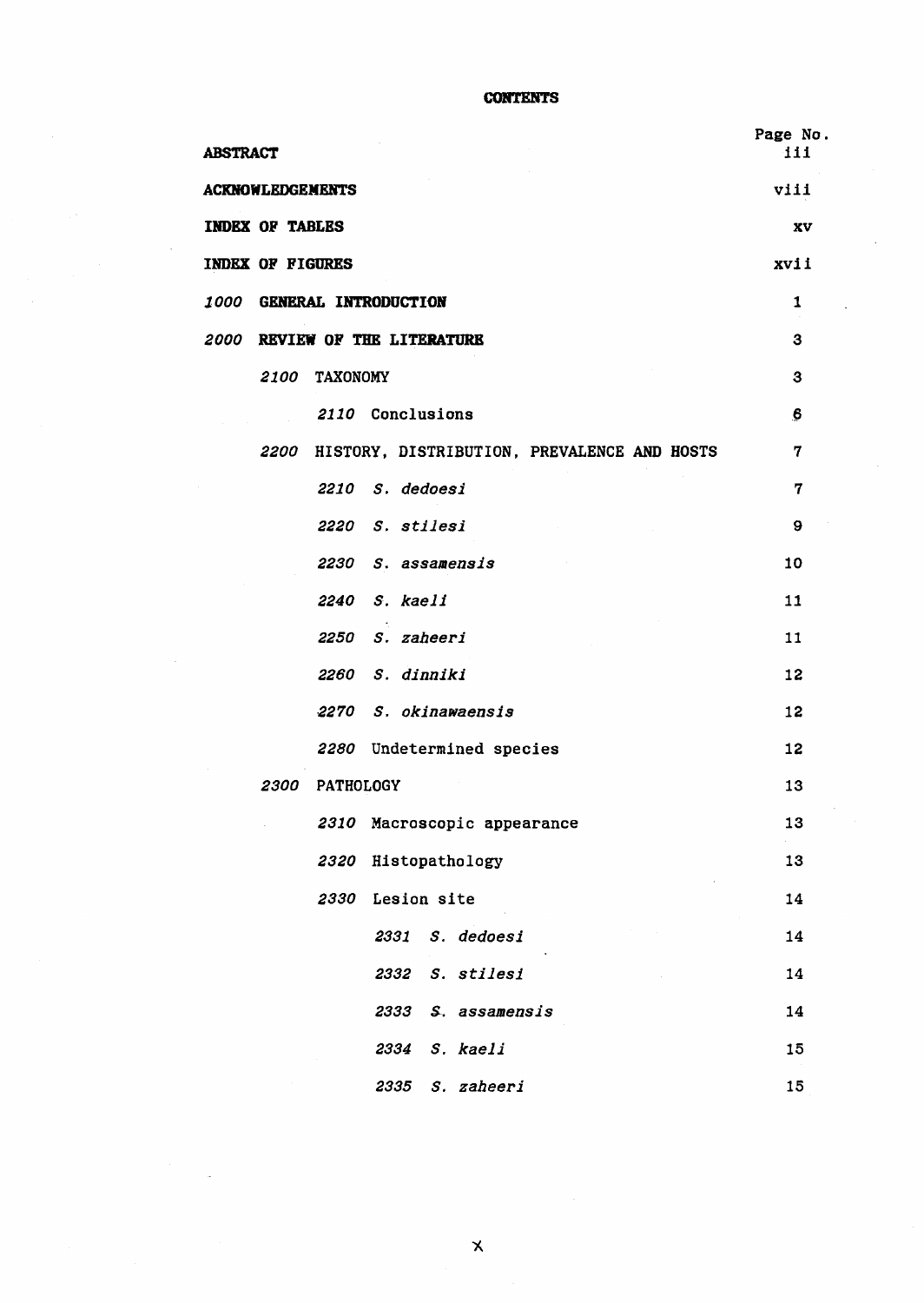|                    | 2336 S. dinniki              | 15    |
|--------------------|------------------------------|-------|
|                    | 2337 S. okinawaensis         | 15    |
|                    | 2338<br>Undetermined species | 15    |
|                    | Conclusions<br>2339          | 16    |
| <i><b>2400</b></i> | MICROFILARIA                 | 16    |
|                    | 2410 Size and form           | 16    |
|                    | 2420 Site                    | 19    |
| 2500               | <b>VECTORS</b>               | 20    |
| 2600               | <b>TREATMENT</b>             | 22    |
|                    | 2610 Organophosphates        | 22    |
|                    | Non organophosphates<br>2620 | $-23$ |
|                    | Conclusions<br>2630          | 24    |
|                    | 2700 GENERAL CONCLUSIONS     | 24    |
| 3000               | <b>ABATTOIR SURVEY</b>       | 27    |
| <i><b>3100</b></i> | <b>INTRODUCTION</b>          | 27    |
|                    | 3200 MATERIALS AND METHODS   | 27    |
|                    | 3210 Animals                 | 27    |
|                    | 3220 Abattoir procedures     | 28    |
|                    | 3230 Laboratory procedures   | 29    |
|                    | 3240 Statistical analysis    | 29    |
| 3300               | <b>RESULTS</b>               | 31    |
|                    | Laboratory diagnosis<br>3310 | 31    |
|                    | Distribution<br>3320         | 32    |
|                    | 3321<br>Region 1             | 32    |
|                    | Region 2<br>3322             | 32    |
|                    | Region 3<br>3323             | 34    |
|                    | Region 4<br>3324             | 34    |
|                    | Region 5<br>3325             | 34    |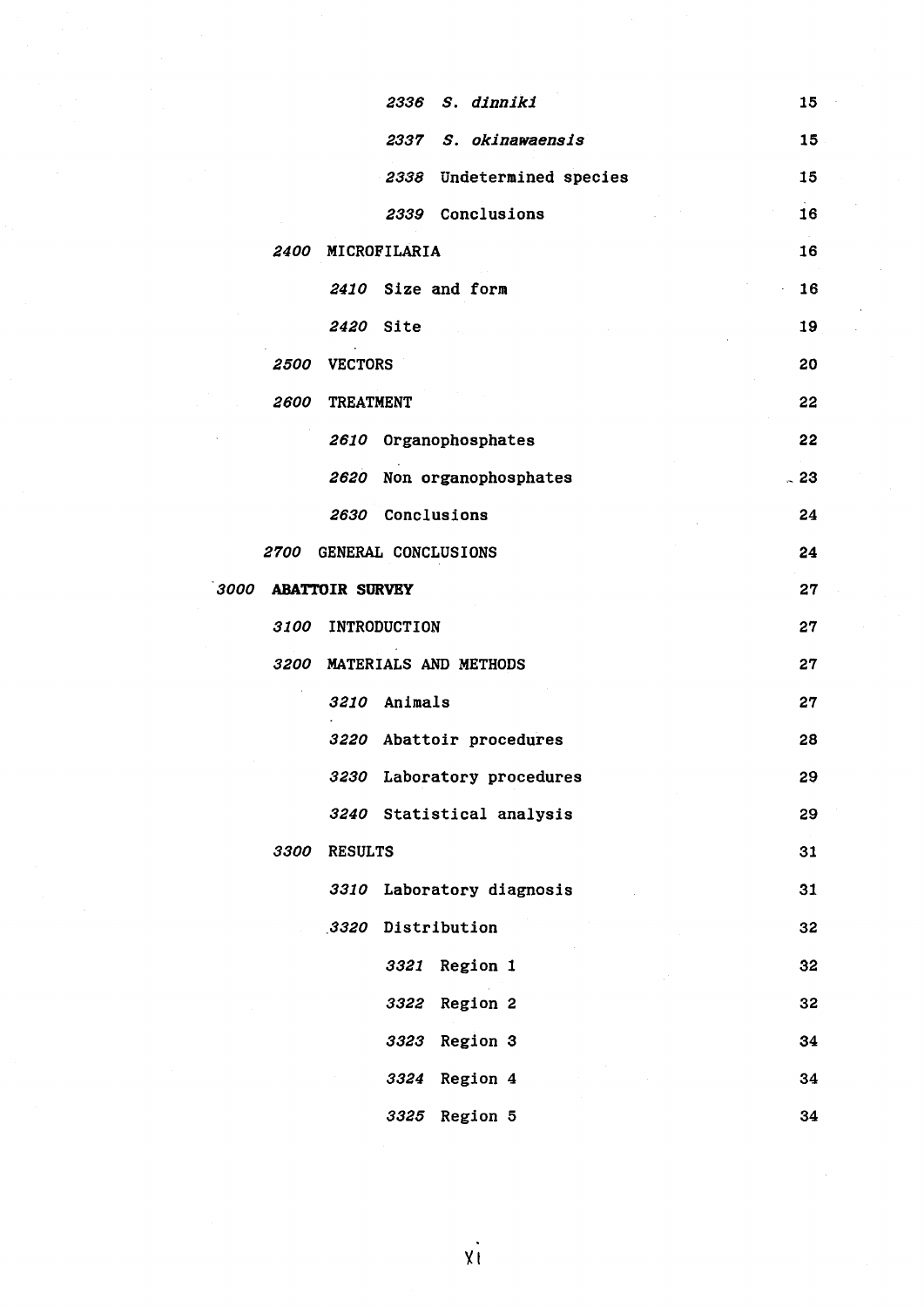|                    |                    | 3330               | Prevalence                                 | 34        |
|--------------------|--------------------|--------------------|--------------------------------------------|-----------|
|                    |                    |                    | Prevalence in relation to sex<br>3331      | 34        |
|                    |                    |                    | 3332 Prevalence in relation to breed       | <b>36</b> |
|                    |                    |                    | 3333 Prevalence in relation to age         | 36        |
|                    |                    |                    | 3334 Prevalence in relation to season      | 36        |
|                    |                    |                    | 3400 DISCUSSION                            | 40        |
| <i><b>4000</b></i> | <b>PATHOLOGY</b>   |                    |                                            | 44        |
|                    |                    |                    | 4100 INTRODUCTION                          | 44        |
|                    |                    |                    | 4200 MATERIALS AND METHODS                 | 45        |
|                    |                    |                    | 4210 Histopathological examinations        | 45        |
|                    |                    |                    | 4220 Aetiology and pathogenesis of lesions | 45        |
|                    | 4300               | <b>RESULTS</b>     |                                            | 46        |
|                    |                    | 4310               | Macroscopic appearance                     | 46        |
|                    |                    |                    | 4320 Site of lesions                       | 46        |
|                    |                    |                    | 4330 Histopathology                        | 47        |
|                    |                    |                    | 4340 Aetiology and pathogenesis of lesions | 53        |
|                    | 4400               |                    | <b>DISCUSSION</b>                          | 54        |
| <i><b>5000</b></i> |                    |                    | EPIDEMIOLOGICAL STUDIES                    | 79        |
|                    | <i><b>5100</b></i> |                    | INTRODUCTION                               | 79        |
|                    | <i><b>5200</b></i> |                    | MATERIALS AND METHODS                      | 79        |
|                    |                    | 5210               | Animals                                    | 79        |
|                    |                    |                    | 5211<br>Swans Lagoon                       | 79        |
|                    |                    |                    | 5212<br>Expedition                         | 80        |
|                    |                    |                    | 5220 Parasite recovery                     | 80        |
|                    |                    |                    | 5230 Statistical analysis                  | 81        |
|                    | <i><b>5300</b></i> | <b>RESULTS</b>     |                                            | 82        |
|                    |                    | <i><b>5310</b></i> | Development of lesions                     | 82        |
|                    |                    |                    | 5320 Diagnosis of lesions                  | 83        |

 $\ddot{x}$   $\ddot{1}$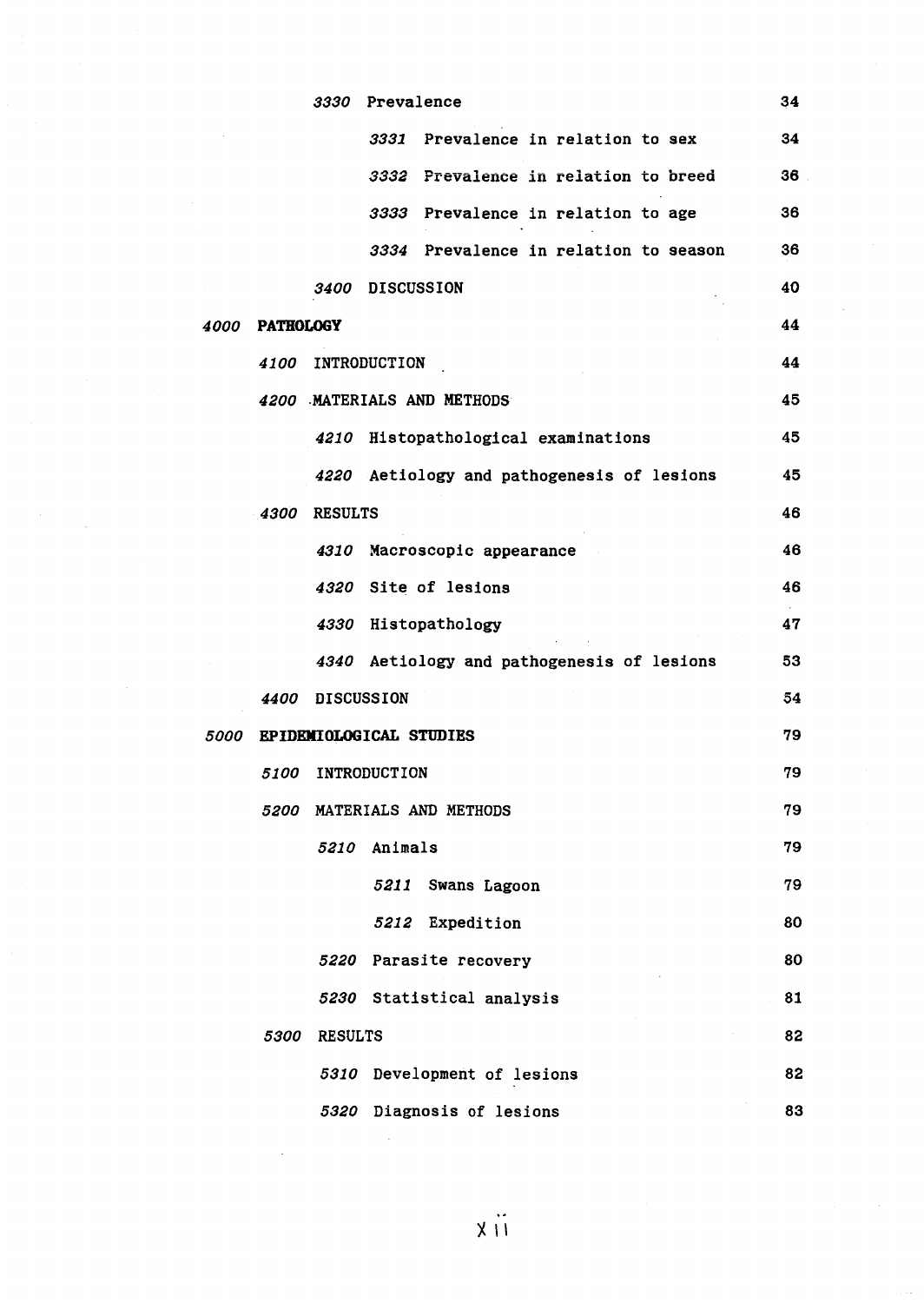|      |                    |                   | 5330 Prevalence of lesions - Swans Lagoon           | 83  |
|------|--------------------|-------------------|-----------------------------------------------------|-----|
|      |                    |                   | 5331<br>1981                                        | 83  |
|      |                    |                   | 5332<br>1982                                        | 85  |
|      |                    |                   | 5333<br>1983                                        | 86  |
|      |                    |                   | 5334 1984                                           | 88  |
|      |                    |                   | 1985<br>5335                                        | 88  |
|      |                    |                   | 5340 Prevalence of lesions - Expedition             | 90  |
|      | <i><b>5400</b></i> | <b>DISCUSSION</b> |                                                     | 92  |
| 6000 |                    | VECTOR STUDIES    |                                                     | 94  |
|      | <i><b>6100</b></i> |                   | <b>INTRODUCTION</b>                                 | 94  |
|      |                    |                   | 6200 MATERIALS AND METHODS                          | 94  |
|      |                    |                   | 6210 Vector collections                             | 94  |
|      |                    |                   | 6220 Life cycle studies                             | 95  |
|      |                    |                   | 6230 Transmission trials                            | 96  |
|      | 6300               | <b>RESULTS</b>    |                                                     | 97  |
|      |                    |                   | 6310 Vector examinations                            | 97  |
|      |                    |                   | 6320 Life cycle studies                             | 99  |
|      |                    |                   | 6330 Transmission trials                            | 100 |
|      |                    | 6340              | Stephanofilaria sp. larval morphology               | 101 |
|      |                    | 6400 DISCUSSION   |                                                     | 106 |
| 7000 | <b>TAXONOMY</b>    |                   |                                                     | 112 |
|      | <i><b>7100</b></i> |                   | INTRODUCTION                                        | 112 |
|      |                    |                   | 7200 MATERIALS AND METHODS                          | 113 |
|      | 7300               | DESCRIPTION       |                                                     | 114 |
|      |                    |                   | 7310 Stephanofilaria sp. from Australian cattle 114 |     |
|      |                    |                   | 7311 General description                            | 114 |
|      |                    |                   | 7312<br>Male                                        | 114 |
|      |                    |                   | 7313 Female                                         | 115 |
|      |                    |                   | 7314 Microfilaria                                   | 115 |

*xiii*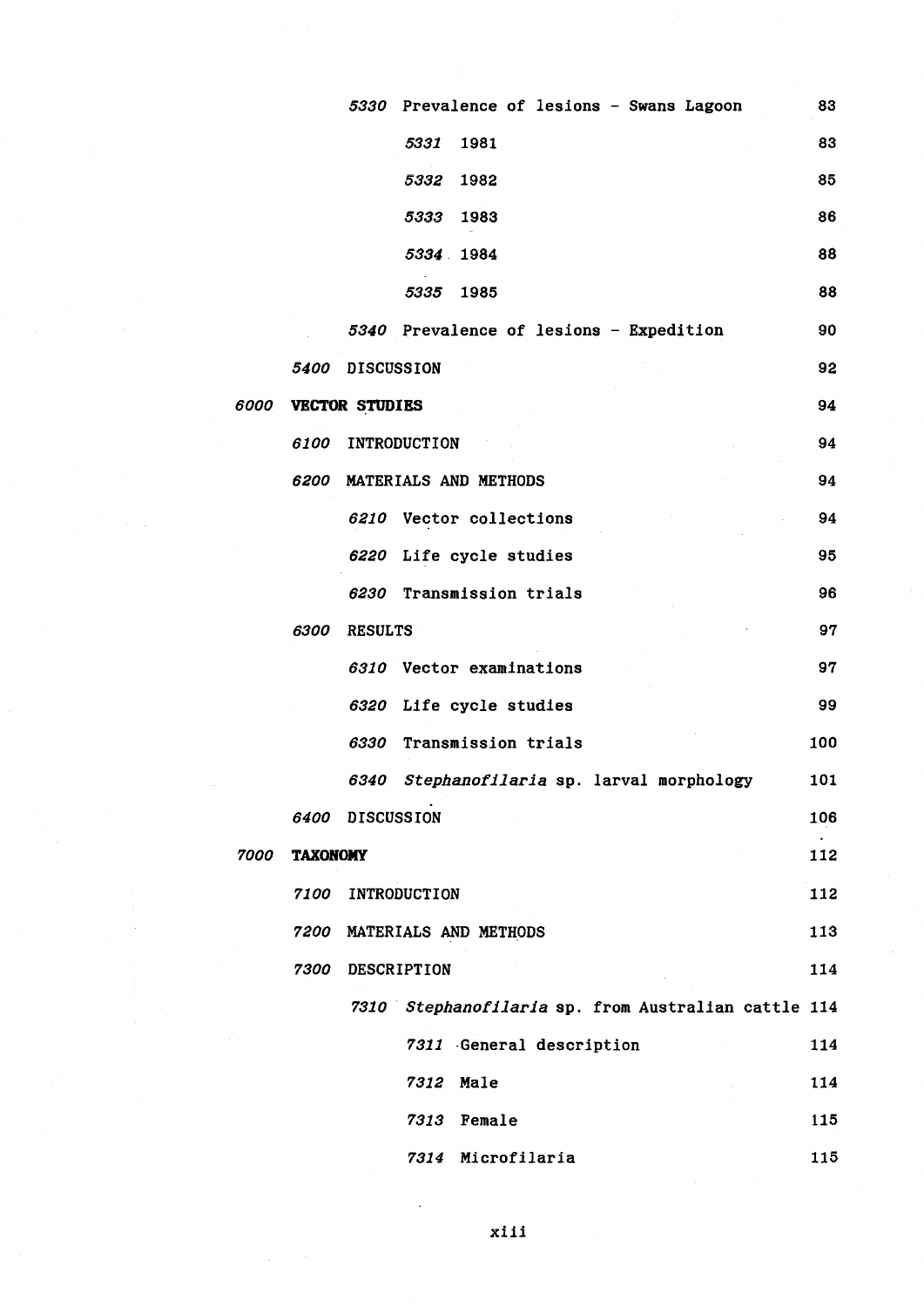|      |                    |                       |              | 7320 Stephanofilaria dedoesi                                               | 116 |
|------|--------------------|-----------------------|--------------|----------------------------------------------------------------------------|-----|
|      |                    |                       |              | 7321 External morphology                                                   | 116 |
|      |                    |                       |              | 7322 Male                                                                  | 116 |
|      |                    |                       |              | 7323 Female                                                                | 117 |
|      |                    | 7400 DISCUSSION       |              |                                                                            | 117 |
| 8000 |                    | TREATMENT AND CONTROL |              |                                                                            | 133 |
|      | <i><b>8100</b></i> |                       | INTRODUCTION |                                                                            | 133 |
|      |                    | 8200 EXPERIMENT 1     |              |                                                                            | 134 |
|      |                    |                       |              | 8210 Materials and methods                                                 | 134 |
|      |                    |                       |              | 8211 Animals                                                               | 134 |
|      |                    |                       |              | 8212 Experimental design                                                   | 134 |
|      |                    |                       |              | 8213 Statistical analysis                                                  | 135 |
|      |                    |                       | 8220 Results |                                                                            | 135 |
|      |                    |                       |              | 8221 Prevalence of lesions                                                 | 135 |
|      |                    |                       |              | 8222 8 October 1981                                                        | 135 |
|      |                    |                       | 8223         | 11 November 1981                                                           | 136 |
|      |                    |                       | 8224         | 10 February and 17 March 1982                                              | 136 |
|      |                    | 8300 EXPERIMENT 2     |              |                                                                            | 138 |
|      |                    |                       |              | 8310 Materials and methods                                                 | 138 |
|      |                    |                       | 8311         | Animals                                                                    | 138 |
|      |                    |                       |              | 8312 Experimental design                                                   | 138 |
|      |                    |                       |              | 8313 Parasite recovery                                                     | 139 |
|      |                    |                       |              | 8314 Statistical analysis                                                  | 139 |
|      |                    | 8320                  | Results      |                                                                            | 140 |
|      |                    |                       |              | 8321 Prevalence of stephanofilarial<br>lesions in relation to<br>treatment | 140 |
|      |                    |                       |              | 8322 Size of stephanofilarial<br>lesions in relation to<br>treatment       | 141 |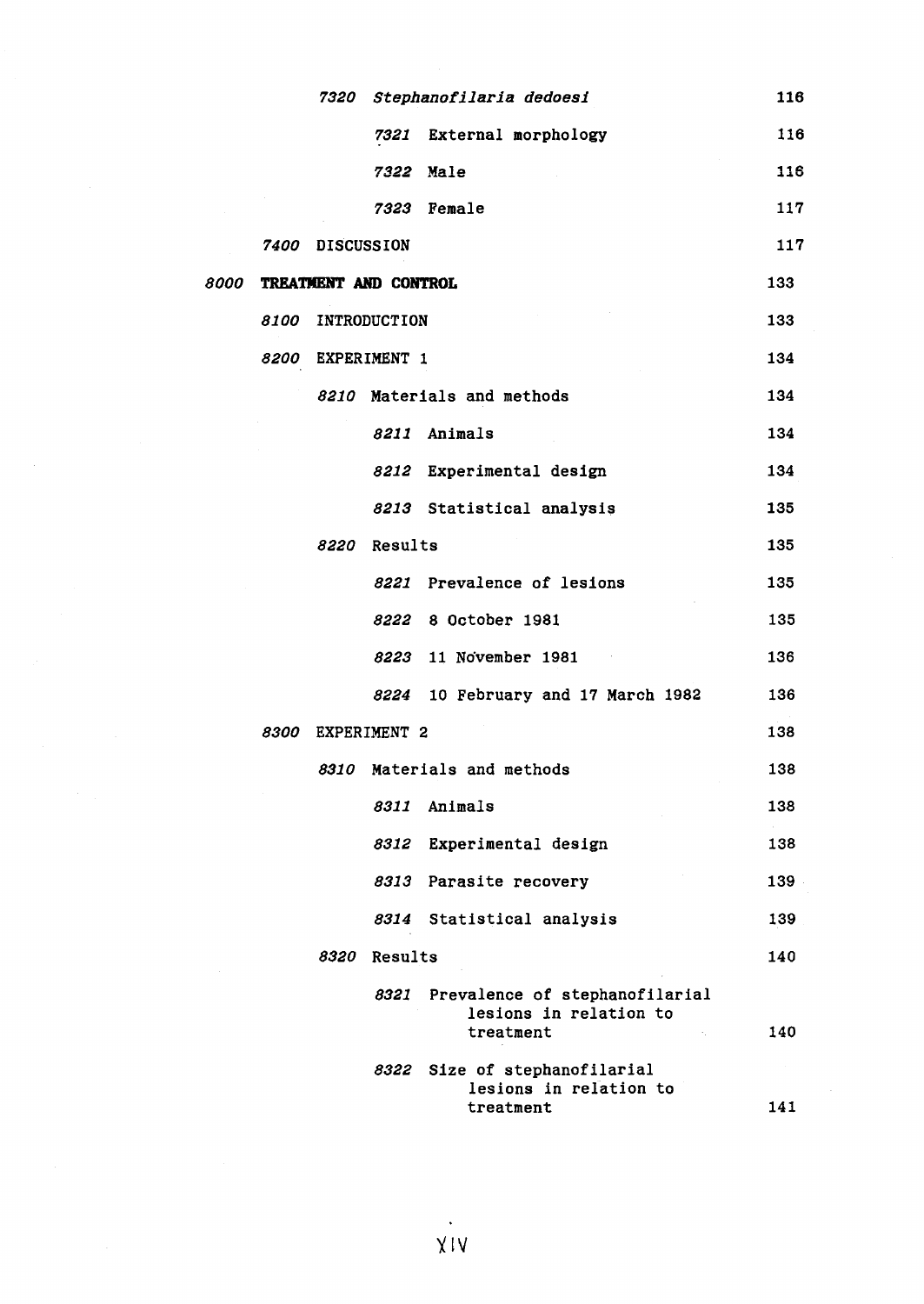|                   |      |                    | 8323<br>Growth rate of animals in<br>relation to treatment of<br>stephanofilariasis | 143 |
|-------------------|------|--------------------|-------------------------------------------------------------------------------------|-----|
|                   |      |                    | 8330 Recovery of parasites                                                          | 148 |
|                   |      | 8340               | Size and prevalence of stephanofilarial<br>lesions in relation to genotype          | 150 |
|                   |      |                    | 8341 Prevalence of stephanofilarial<br>lesions                                      | 150 |
|                   |      |                    | 8342 Size of lesions in relation<br>to genotype                                     | 152 |
|                   |      | 8350               | Size and prevalence of stephanofilarial<br>lesions in relation to sex               | 152 |
|                   |      | 8360               | Size and prevalence of stephanofilarial<br>lesions in relation to age.              | 152 |
|                   | 8400 |                    | EXPERIMENT 3                                                                        | 156 |
|                   |      | <i><b>8410</b></i> | Materials and methods                                                               | 156 |
|                   |      |                    | 8411 Animals                                                                        | 156 |
|                   |      |                    | 8412<br>Experimental design                                                         | 156 |
|                   |      |                    | 8420 Results                                                                        | 157 |
|                   | 8500 |                    | <b>DISCUSSION</b>                                                                   | 157 |
| 9000              |      |                    | <b>GENERAL DISCUSSION</b>                                                           | 162 |
| <b>REFERENCES</b> |      |                    |                                                                                     | 172 |
| APPENDIX 1        |      |                    |                                                                                     | 192 |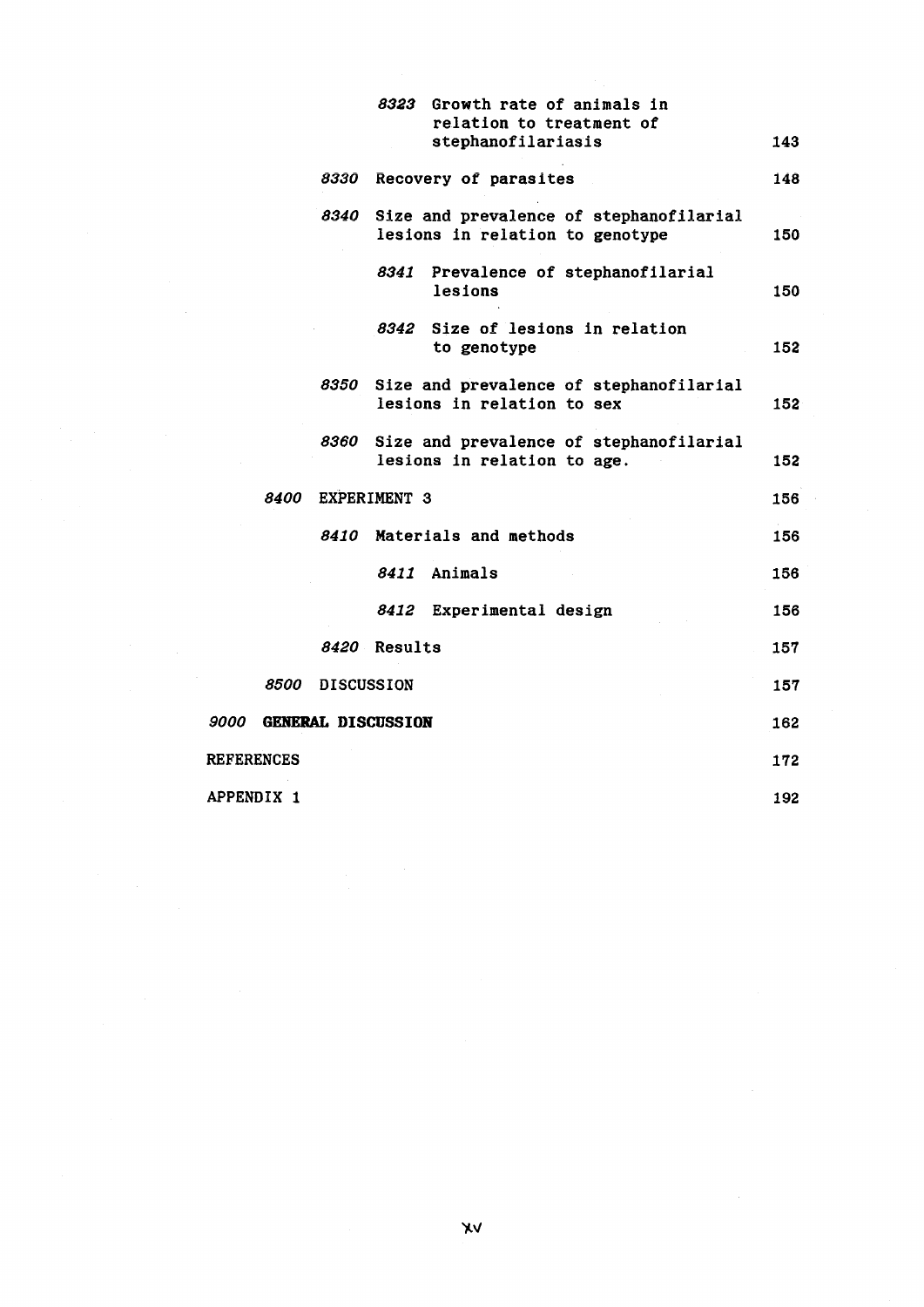**INDEX OF TABLES** 

|     |                                                                                                                                                                                | Page No. |
|-----|--------------------------------------------------------------------------------------------------------------------------------------------------------------------------------|----------|
| 2.1 | Measurements of taxonomic characters of<br>Stephanofilaria spp.                                                                                                                | 8        |
| 2.2 | Length in microns of microfilariae of<br>Stephanofilaria spp.                                                                                                                  | 18       |
| 2.3 | Efficacy of various compounds against<br>stephanofilarial infection.                                                                                                           | 26       |
| 3.1 | Prevalence of stephanofilarial lesions in<br>slaughtered cattle in relation to sex.                                                                                            | 35       |
| 3.2 | Prevalence of stephanofilarial lesions in<br>slaughtered cattle in relation to breed.                                                                                          | 37       |
| 3.3 | Prevalence of stephanofilarial lesions in<br>slaughtered cattle in relation to age.                                                                                            | 38       |
| 3.4 | Prevalence of stephanofilarial lesions in<br>slaughtered cattle in relation to season of<br>slaughter.                                                                         | 39       |
| 4.1 | Location of stephanofilarial lesions in relation<br>to age.                                                                                                                    | 48       |
| 4.2 | Location of stephanofilarial lesions in relation<br>to sex.                                                                                                                    | 49       |
| 4.3 | Location of stephanofilarial lesions in relation<br>to breed.                                                                                                                  | 50       |
| 5.1 | Prevalence of stephanofilarial lesions in relation<br>to genotype, sex and coat colour of Bos indicus<br>calves aged 257+21(SD) days at Swans Lagoon<br>in 1983.               | 87       |
| 5.2 | Prevalence of stephanofilarial lesions in relation<br>to genotype and coat colour of Bos indicus calves<br>240+22(SD) days old at Swans Lagoon in 1985.                        | 89       |
| 5.3 | Prevalence of stephanofilarial lesions in relation<br>to coat colour of Bos indicus calves of the same<br>genotype and aged between 117 and 221 days at<br>Expedition in 1982. | 91       |
| 6.1 | Number of larvae of Stephanofilaria sp. found<br>in female Haematobia irritans exigua taken off<br>infected cattle in the dry tropics of north<br>Queensland.                  | 97       |
| 7.1 | Measurements of taxonomic characters used in<br>separation of morphological groups of<br>Stephanofilaria spp.                                                                  | 119      |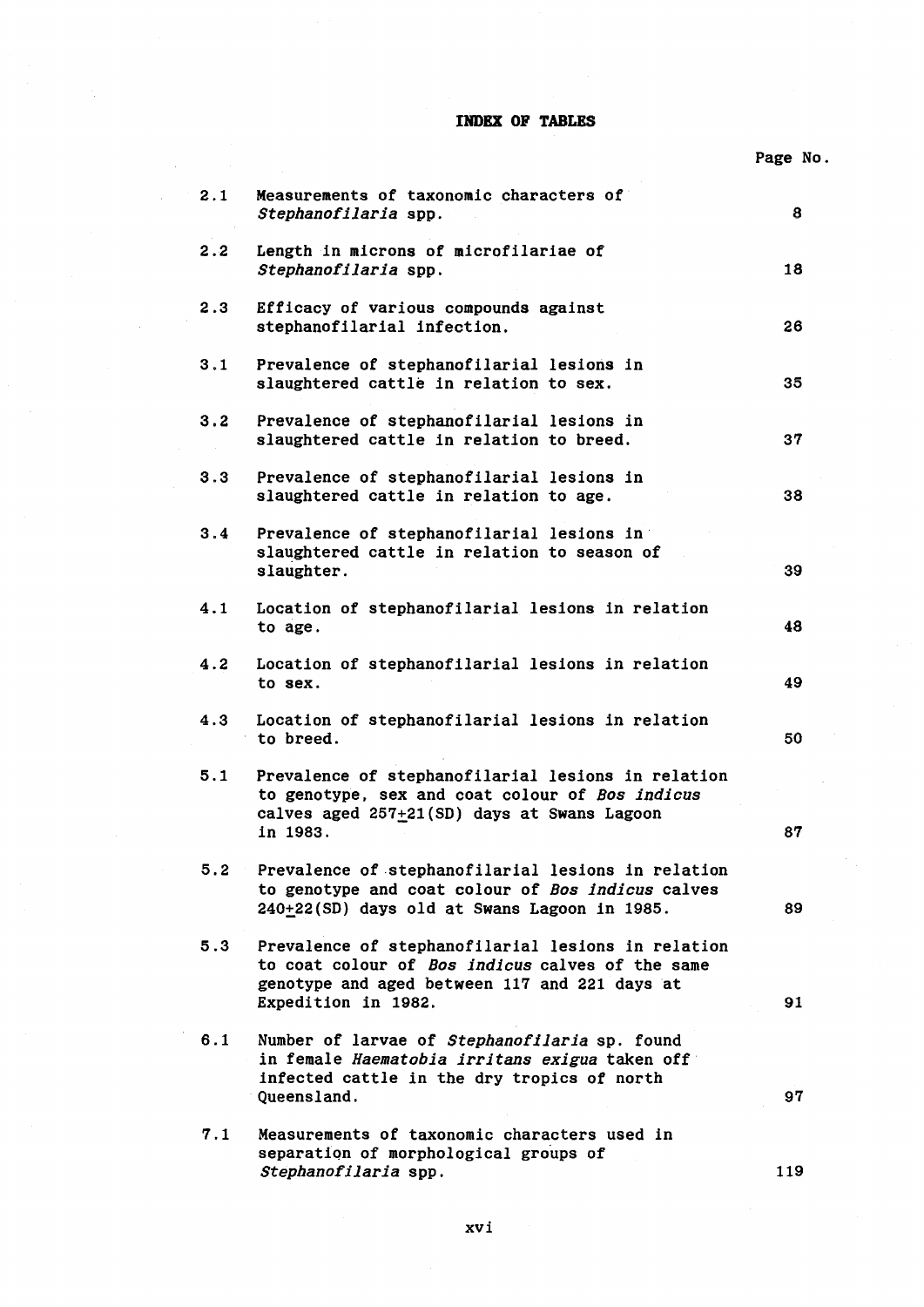| 8.1  | Prevalence of stephanofilarial lesions in young<br>Bos indicus animals treated with avermectin B1<br>and closantel.                                                                                                                              | 142 |
|------|--------------------------------------------------------------------------------------------------------------------------------------------------------------------------------------------------------------------------------------------------|-----|
| 8.2  | Size of stephanofilarial lesions in young Bos<br>indicus animals treated with avermectin B1 and<br>closantel.                                                                                                                                    | 144 |
| 8.3  | Change in the size of stephanofilarial lesions in<br>young Bos indicus animals treated with<br>avermectin B1 and closantel.                                                                                                                      | 145 |
| 8.4  | Weight of young Bos indicus animals treated<br>with avermectin B1 and closantel.                                                                                                                                                                 | 146 |
| 8.5  | Average daily weight gain of young Bos indicus<br>animals treated with avermectin B1 and closantel.                                                                                                                                              | 147 |
| 8.6  | Recovery of Stephanofilaria sp. parasites from<br>lesion biopsies of young Bos indicus animals<br>treated with avermectin B1 and closantel.                                                                                                      | 149 |
| 8.7  | Prevalence of stephanofilarial lesions in<br>relation to genotype of young Bos indicus<br>animals at Fletcherview in 1986.                                                                                                                       | 151 |
| 8.8  | Size of stephanofilarial lesions in relation to<br>genotype of young Bos indicus animals at<br>Fletcherview in 1986.                                                                                                                             | 153 |
| 8.9  | Size and prevalence of stephanofilarial lesions<br>in relation to sex of young Bos indicus<br>animals at Fletcherview in 1986.                                                                                                                   | 154 |
| 8.10 | The partial regression coefficient(b) and the<br>standard error of b, for the variable, number<br>of days from 1 January, 1985 to the birth date<br>of the animal in relation to the prevalence<br>and size of stephanofilarial lesions in young |     |
|      | Bos indicus animals at Fletcherview in 1986.                                                                                                                                                                                                     | 155 |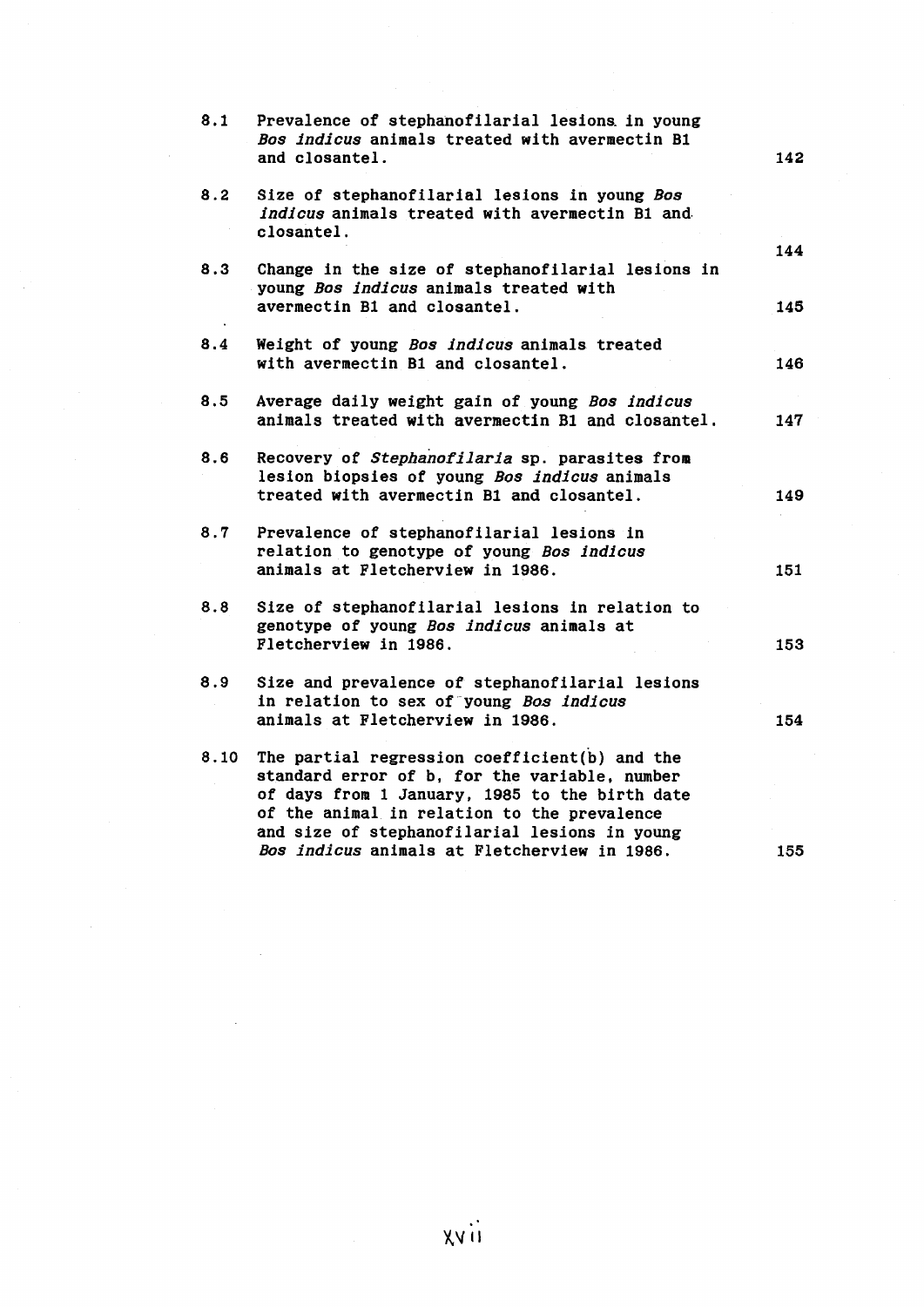## **INDEX OF FIGURES**

|      |                                                                                                                                                     | Page No. |
|------|-----------------------------------------------------------------------------------------------------------------------------------------------------|----------|
| 3.1  | Map of Queensland showing regions used in<br>statistical analysis of abattoir survey data.                                                          | 30       |
| 3.2  | Map of Queensland showing the distribution<br>and prevalence of stephanofilariasis.                                                                 | 33       |
| 3.3  | Map of Queensland showing endemic buffalo fly<br>distribution and area of seasonal extension.                                                       | 43       |
| 4.1  | Head of Bos taurus calf showing hairless<br>area normally present on the medial canthus of<br>the eye.                                              | 62       |
| 4.2  | Young Bos indicus calf showing early<br>stephanofilarial lesion developing on the edge<br>of the hairless area on the medial canthus<br>of the eye. | 62       |
| 4.3  | Head of Bos indicus calf showing<br>stephanofilarial lesion progressing anteriorly<br>from the medial canthus of the eye.                           | 63       |
| 4.4  | Head of a young Bos indicus animal with a<br>stephanofilarial lesion expanding from the<br>medial canthus of the eye.                               | 63       |
| 4.5  | Head of Bos taurus bull showing an extensive<br>stephanofilarial lesion near the medial canthus<br>of the eye.                                      | 64       |
| 4.6  | Head of a <i>Bos indicus</i> steer with a<br>stephanofilarial lesion extending dorsally<br>around the eye.                                          | 64       |
| 4.7  | Bos indicus bull showing multiple<br>stephanofilarial lesions on the neck.                                                                          | 65       |
| 4.8  | Neck of 6 year old Bos indicus bullock showing<br>extensive stephanofilarial lesions.                                                               | 65       |
| 4.9  | Bos indicus cow with ulcerated stephanofilarial<br>lesions on the neck.                                                                             | 66       |
| 4.10 | Neck of Bos indicus steer with a regressed<br>stephanofilarial lesion.                                                                              | 66       |
| 4.11 | Stephanofilarial lesion anterior to the prepuce<br>of a Bos indicus bull.                                                                           | 67       |
| 4.12 | Head of a Bos indicus bull snowing a<br>stephanofilarial lesion on the dorsal midline<br>of the face.                                               | 67       |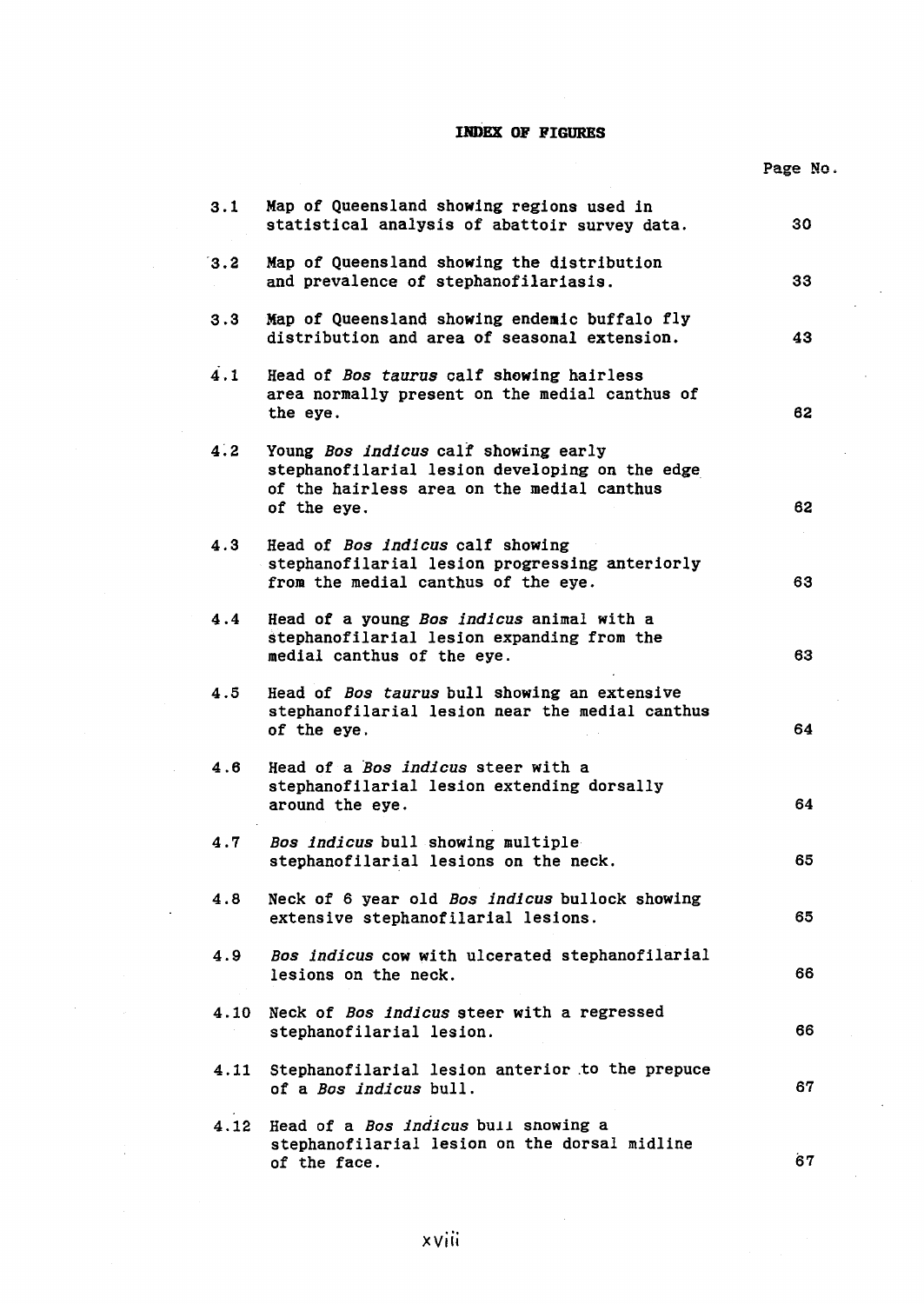|      | 4.13 Section of skin showing hyperkeratosis,<br>acanthosis, loss of hair follicles and<br>sebaceous glands and containing adult<br>Stephanofilaria sp. in cysts surrounded                   |    |
|------|----------------------------------------------------------------------------------------------------------------------------------------------------------------------------------------------|----|
|      | by inflammatory cells.                                                                                                                                                                       | 68 |
| 4.14 | Skin section from a stephanofilarial lesion<br>showing mononuclear cell aggregation.                                                                                                         | 68 |
| 4.15 | Section of skin showing adult Stephanofilaria sp.<br>within a cyst and surrounded by histiocytes<br>and eosinophils.                                                                         | 69 |
| 4.16 | Section of a stephanofilarial lesion with<br>ulcerated surface showing focal loss of<br>epidermis and heavy neutrophil infiltration.                                                         | 69 |
| 4.17 | Section of skin with adult Stephanofilaria sp.<br>adjacent to a hair shaft.                                                                                                                  | 70 |
| 4.18 | Section of skin with adult Stephanofilaria sp.<br>migrating through the epidermis.                                                                                                           | 70 |
| 4.19 | Section of skin with a necrotic tract in the<br>superficial epidermis.                                                                                                                       | 71 |
| 4.20 | Section of skin with microfilariae of<br>Stephanofilaria sp. in superficial areas of<br>dermal papillae and epidermis.                                                                       | 71 |
| 4.21 | Section of skin with microfilariae of<br>Stephanofilaria sp. within the epidermis of<br>a rete peg.                                                                                          | 72 |
| 4.22 | Microfilariae of Stephanofilaria sp. with<br>numerous spherical eosinophilic bodies and adjacent<br>to superficial capillaries.                                                              | 72 |
| 4.23 | Cross sections of gravid female Stephanofilaria sp.<br>showing microfilariae enclosed within vitelline<br>membranes inside the uteri.                                                        | 73 |
| 4.24 | Section of skin with microfilariae of Onchocerca<br>sp. lying free within the superficial dermis.                                                                                            | 73 |
| 4.25 | Minimal inflammatory cell reaction to the<br>presence of microfilariae of Stephanofilaria sp.<br>within the superficial dermis.                                                              | 74 |
| 4.26 | Section of a stephanofilarial lesion in which<br>parasites were not detected. Histological<br>changes evident are hyperkeratosis, acanthosis,<br>moderate inflammatory cell infiltration and |    |
|      | loss of hair follicles and sebaceous glands.                                                                                                                                                 | 74 |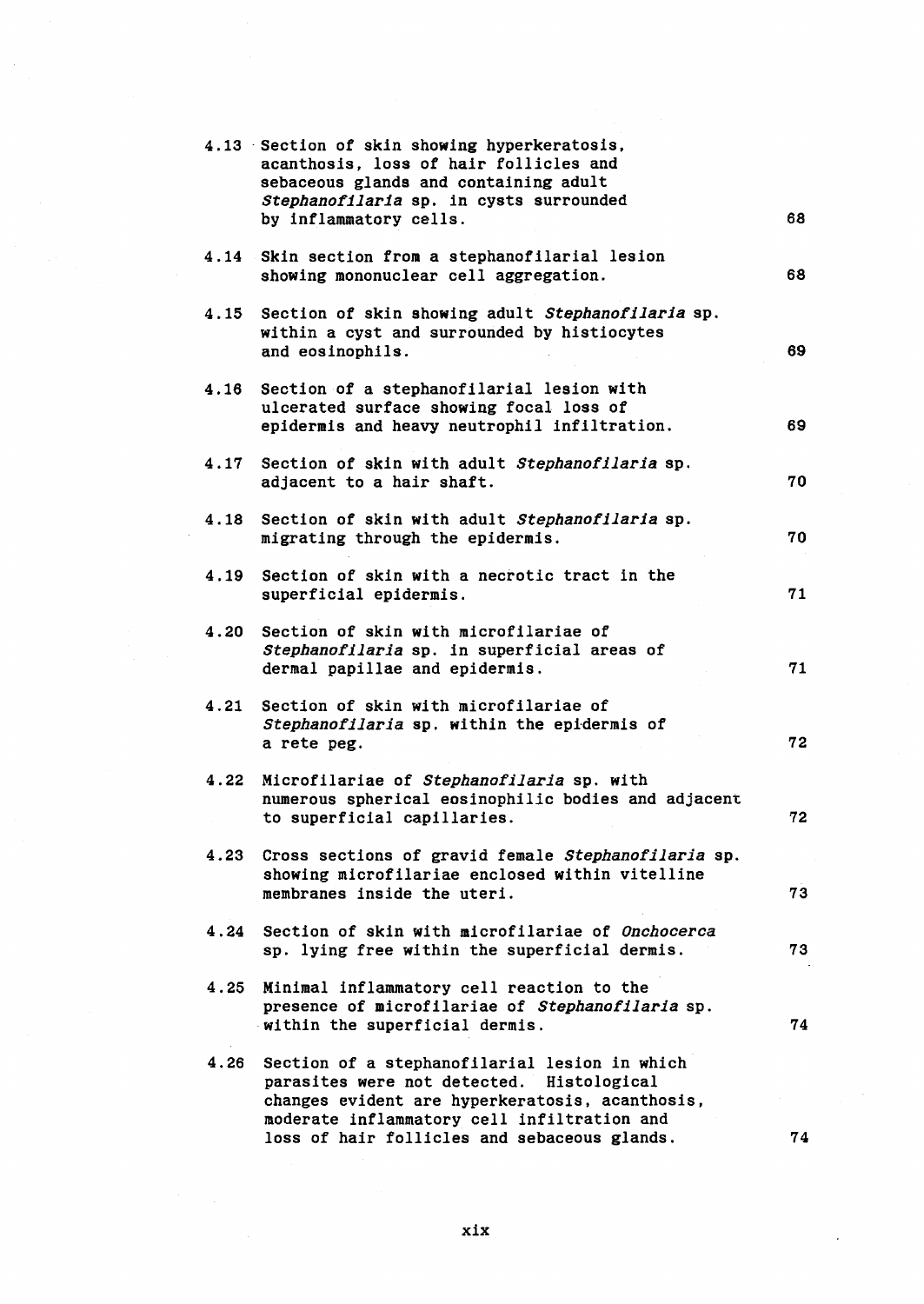|      | 4.27 Section of a regressing stephanofilarial lesion<br>showing acanthosis, absence of hair follicles<br>and sebaceous glands, minimal inflammatory cell<br>infiltration but retention of apocrine sweat<br>glands. | 75    |
|------|---------------------------------------------------------------------------------------------------------------------------------------------------------------------------------------------------------------------|-------|
| 4.28 | Section of a regressed stephanofilarial lesion<br>showing thickened epidermis, fibrosis of<br>superficial dermis and complete absence of hair<br>follicles and sebaceous glands.                                    | 75    |
| 4.29 | Section of stephanofilarial lesion 36 days after<br>feeding infected H. i. exigua.                                                                                                                                  | 76    |
| 4.30 | Section of stephanofilarial lesion 36 days after<br>feeding infected H. i. exigua showing marked<br>acanthosis and early necrosis of a hair follicle.                                                               | 76    |
| 4.31 | Higher power view of early hair follicle destruction.                                                                                                                                                               | 77    |
|      | 4.32 Oblique section of stephanofilarial lesion 36 days<br>after feeding infected H. i. exigua showing<br>more advanced destruction of a hair follicle and<br>sebaceous glands.                                     | 77    |
| 4.33 | Section of a lesion produced by feeding 1000 -<br>2000 uninfected H. i. exigua on a steer for<br>16 days.                                                                                                           | 78    |
| 4.34 | Higher power view of the same section.                                                                                                                                                                              | 78    |
| 5.1  | Prevalence of stephanofilarial lesions in<br>relation to genotype of Bos indicus calves<br>9 to 12 months of age at Swans Lagoon in 1981.                                                                           | 84    |
| 5.2  | Prevalence of stephanofilarial lesions in relation<br>to genotype of Bos indicus calves aged<br>181+33(SD) days at Swans Lagoon in 1982.                                                                            | —⊤ 85 |
|      | 5.3 Prevalence of stephanofilarial lesions in relation<br>to genotype of <i>Bos indicus</i> calves $170+23(SD)$<br>days old at Swans Lagoon in 1984.                                                                | 89    |
| 6.1  | Infection rate of female Haematobia irritans<br>exigua with larvae of Stephanofilaria sp.<br>in different months of the year at Lansdown in<br>north Queensland.                                                    | 98    |
| 6.2  | Proboscis of female Haematobia irritans exigua<br>containing an infective third stage larva of<br>Stephanofilaria sp.                                                                                               | 103   |
| 6.3  | Third stage larva of Stephanofilaria sp.<br>enclosed within a connective tissue capsule<br>from the abdomen of a female Haematobia                                                                                  |       |
|      | irritans exigua.                                                                                                                                                                                                    | 103   |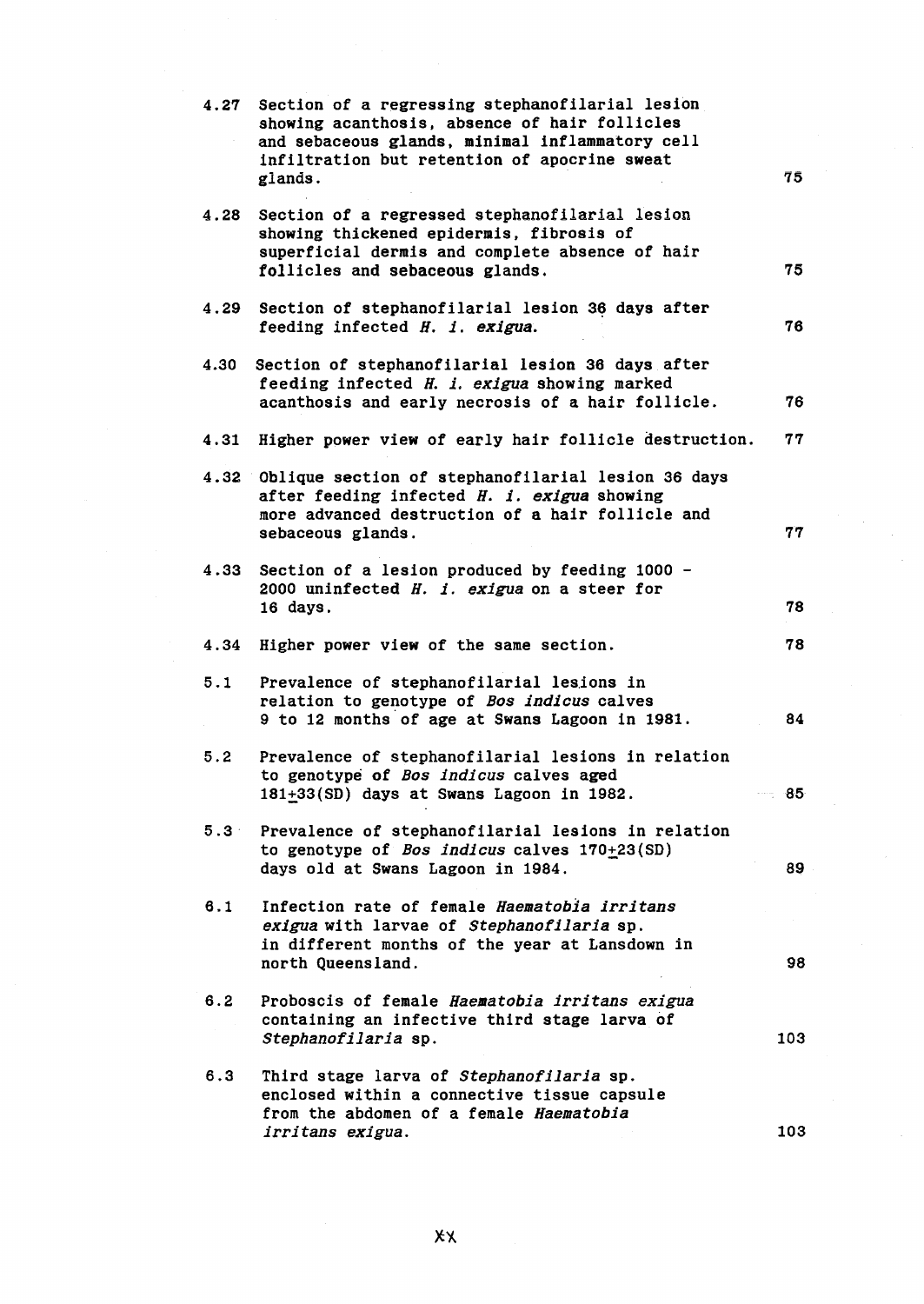| 6.4  | Developing larvae of Stephanofilaria sp.<br>recovered from wild caught Haematobia irritans<br>exigua.                                                | 104 |
|------|------------------------------------------------------------------------------------------------------------------------------------------------------|-----|
| 6.5  | Developing larvae of Stephanofilaria sp.<br>recovered from the skin of cattle.                                                                       | 105 |
| 7.1  | Head of adult Stephanofilaria sp. from<br>Australia. SEM.                                                                                            | 124 |
| 7.2  | Oblique enface view of adult Stephanofilaria<br>sp. from Australia. SEM.                                                                             | 124 |
| 7.3  | Cuticle of adult Stephanofilaria sp. from<br>Australia showing striations and prominent<br>lateral ala.<br>SEM.                                      | 125 |
| 7.4  | Anterior end of adult female Stephanofilaria<br>sp. from Australia showing absence of cuticular<br>striations immediately posterior to head.<br>SEM. | 125 |
| 7.5  | Tail of adult female Stephanofilaria sp. from<br>Australia showing lack of cuticular striations<br>on distal tail region. SEM.                       | 126 |
| 7.6  | Anterior end of adult female Stephanofilaria sp.<br>from Australia.<br>SEM.                                                                          | 126 |
| 7.7  | Lateral view of tail of adult male<br>Stephanofilaria sp. from Australia.                                                                            | 127 |
| 7.8  | Ventrolateral view of tail of adult male<br>Stephanofilaria sp. from Australia.<br>SEM.                                                              | 127 |
| 7.9  | Posterior end of adult male Stephanofilaria sp.<br>from Australia.                                                                                   | 128 |
| 7.10 | Vulva of adult female Stephanofilaria sp.<br>from Australia.<br>SEM.                                                                                 | 128 |
| 7.11 | Anterior end of adult female Stephanofilaria<br>sp. from Australia.                                                                                  | 129 |
|      | 7.12 Posterior end of adult female Stephanofilaria<br>sp. from Australia.                                                                            | 129 |
|      | 7.13 Microfilaria of Stephanofilaria sp. from<br>Australia.                                                                                          | 130 |
|      | 7.14 Head of adult female Stephanofilaria dedoesi<br>from the skin of a cow in north Sulawesi.<br>Indonesia.<br>SEM.                                 | 130 |
| 7.15 | Anterior end of adult female Stephanofilaria<br>dedoesi from the skin of a cow in Sulawesi,<br>Indonesia.<br>SEM.                                    | 131 |